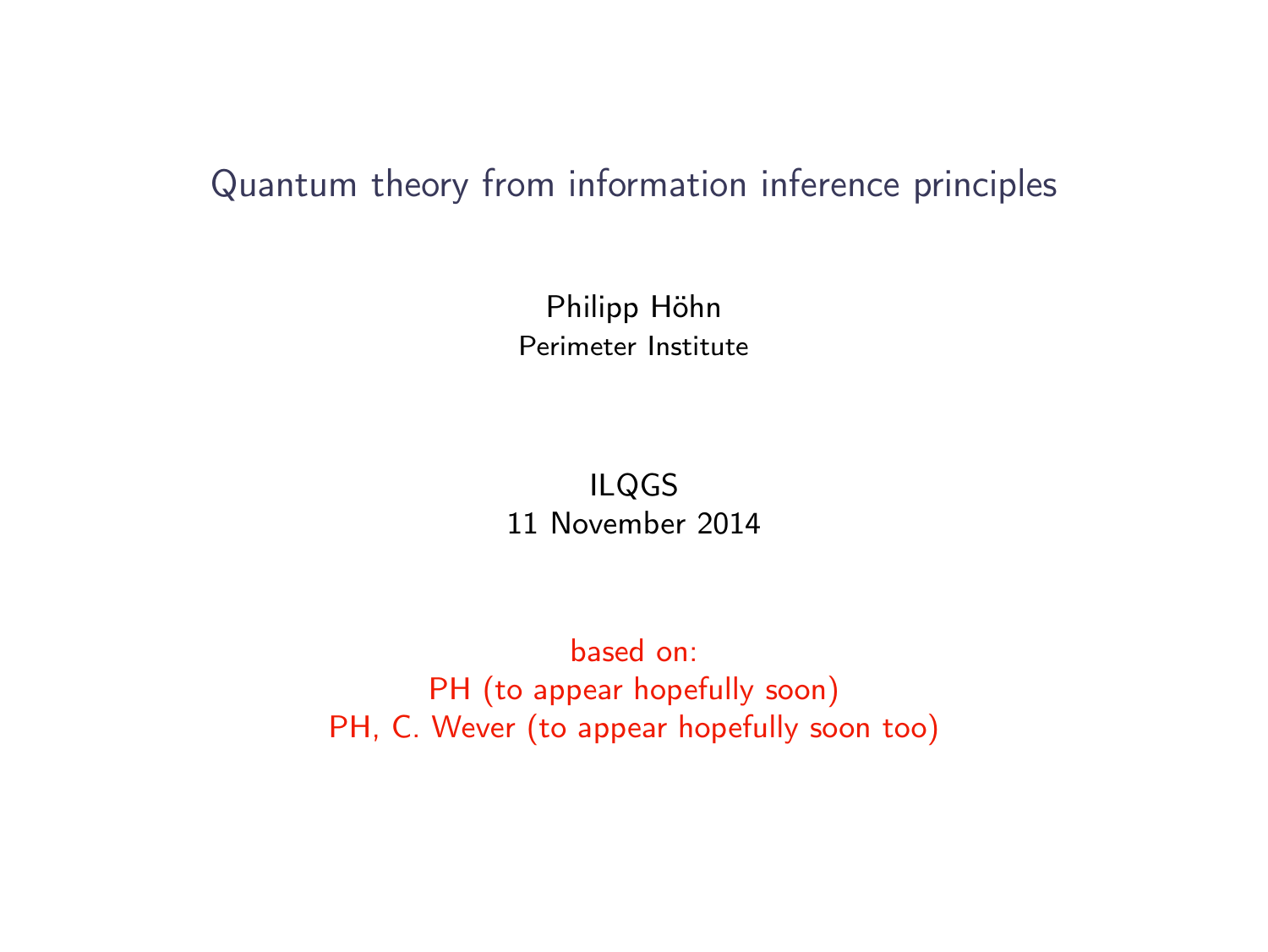Tools from information theory proved useful in concrete physical situation to help understand and interpret physical phenomena

- **BH** entropy
- **thermalization**
- quantum information
- ....

Can apply tools to given theories/problems  $\Rightarrow$  growing number of applications

But: can concepts from information theory tell us something deeper about the structure of physical theories? Can they be used in the architecture of physical theories?

#### idea:

 $(im-)$  possibility of information theoretic tasks  $\Leftrightarrow$  particular structure of theory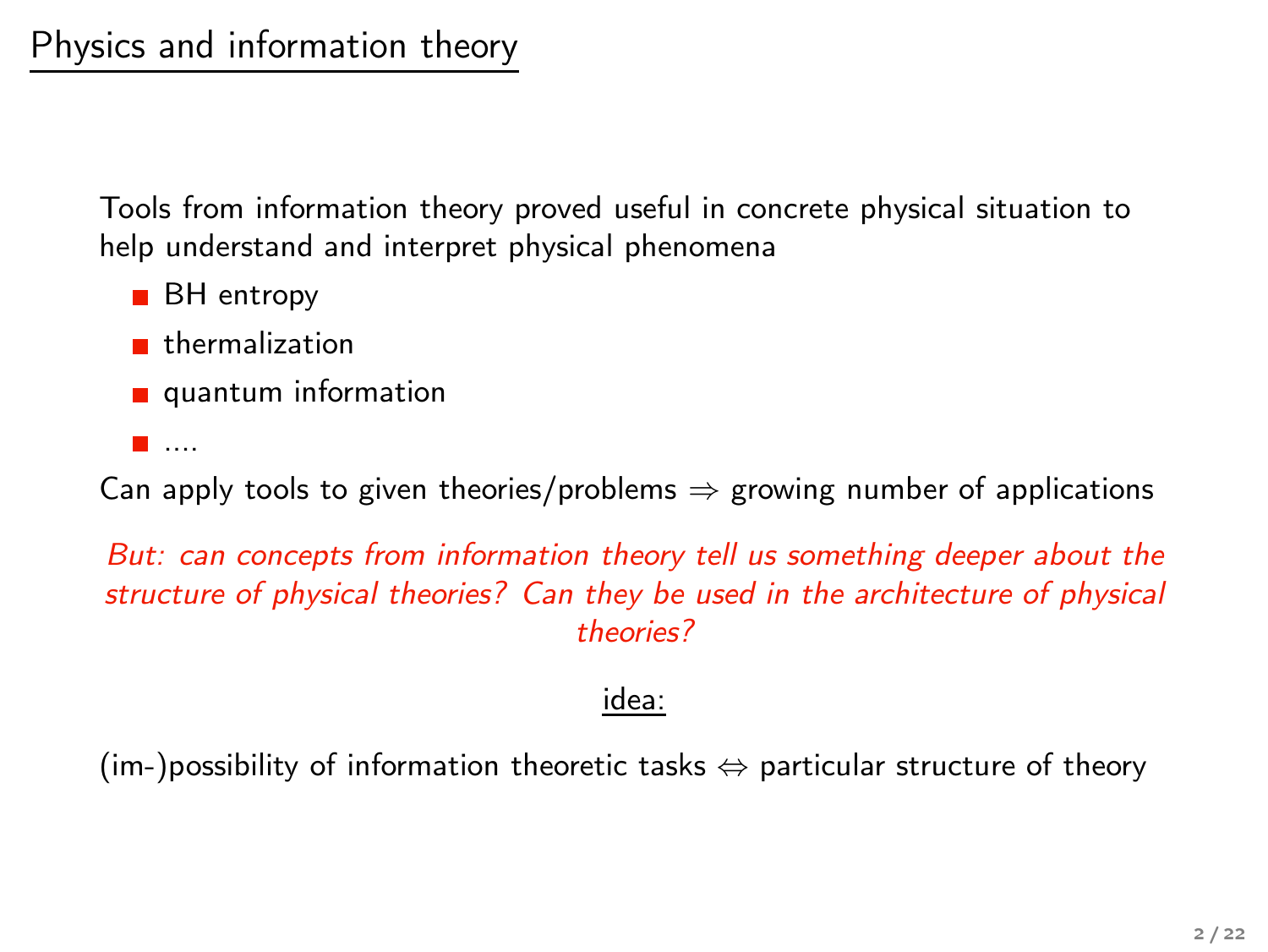## Operational approaches and information theory

Shall follow an operational approach to physics

 $\Rightarrow$  consider relations among systems and observers

advantage: only speak about what an observer has access to and not about how the universe 'really' is (relations among observers) disadvantage: unobservable 'realist' structure can facilitate global description (spacetime)

 $\Rightarrow$  old and ubiquitous debate 'operationalism vs realism' in physics

 $\Rightarrow$  clearly, no resolution here, but ask:

How much can an operational and information theoretic approach teach us about physics?

Which structures can we deduce?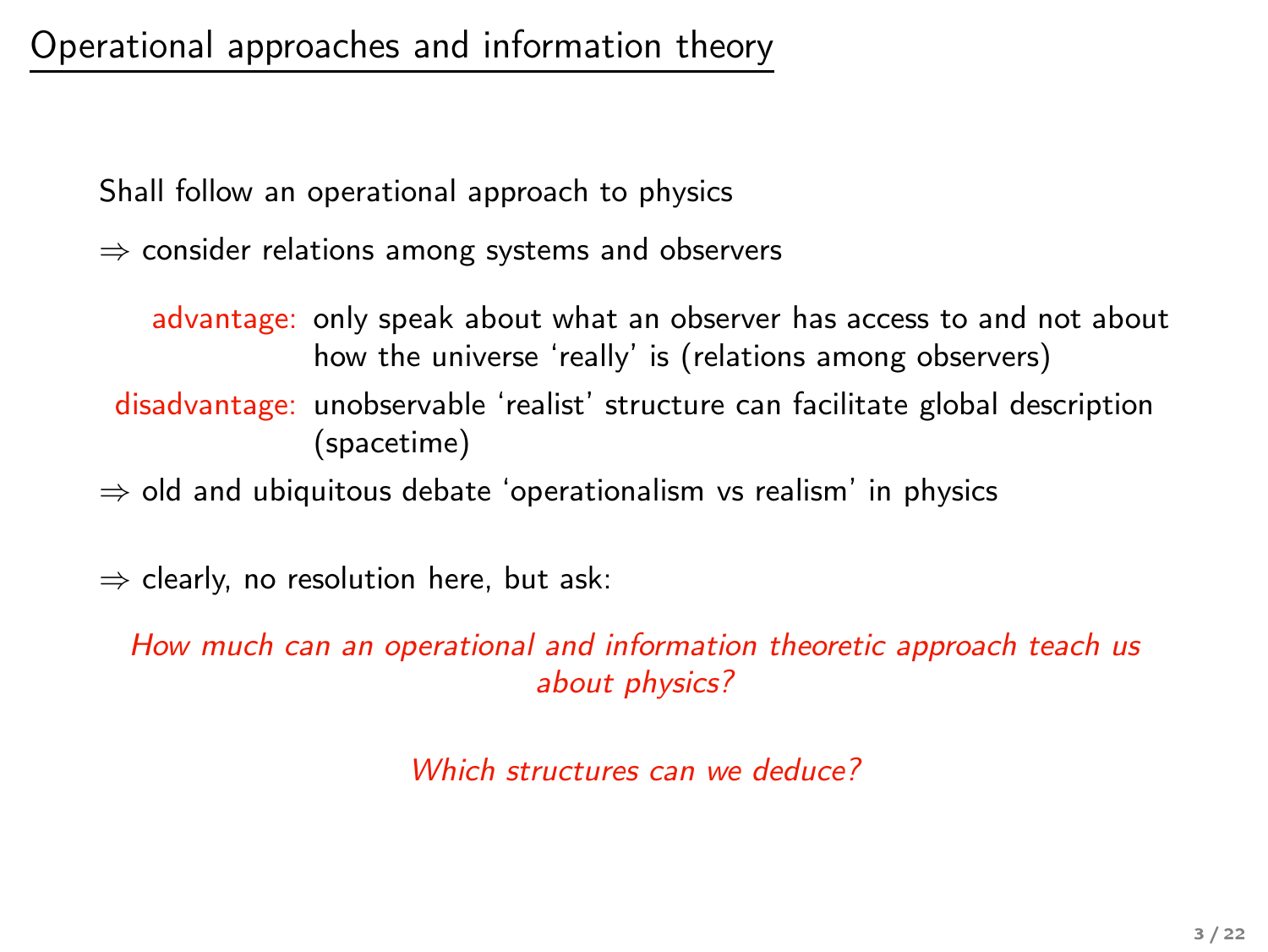

information inference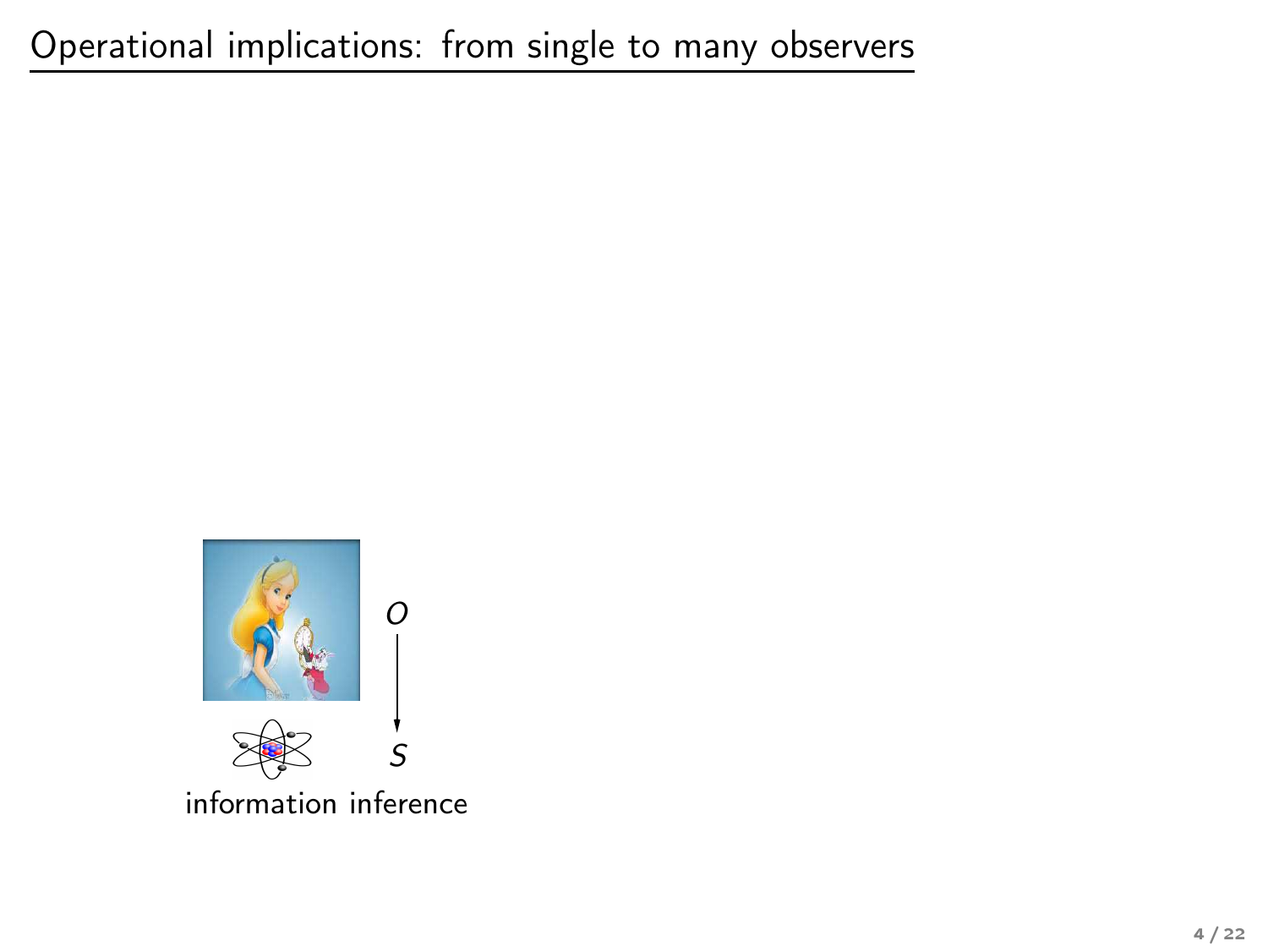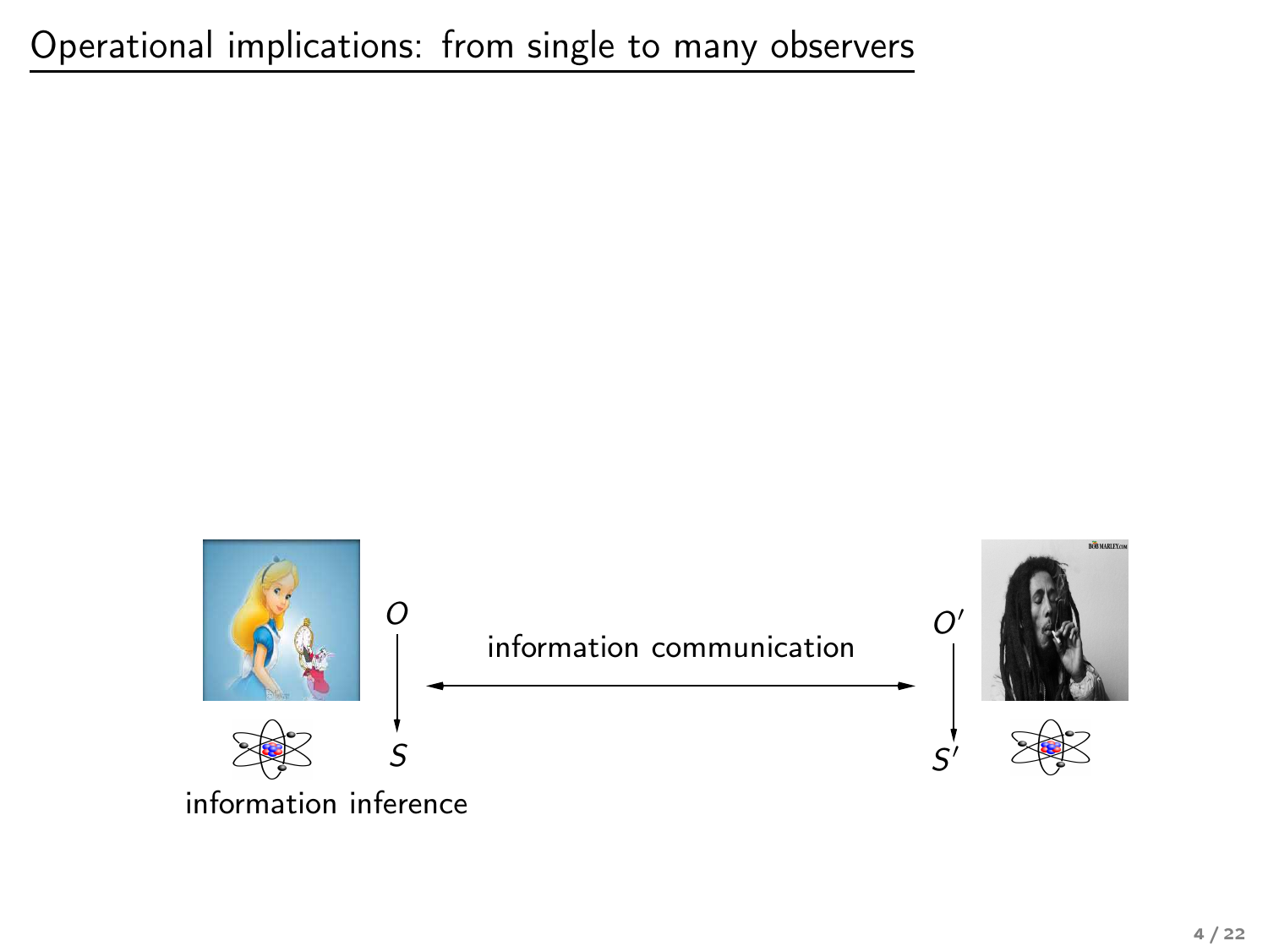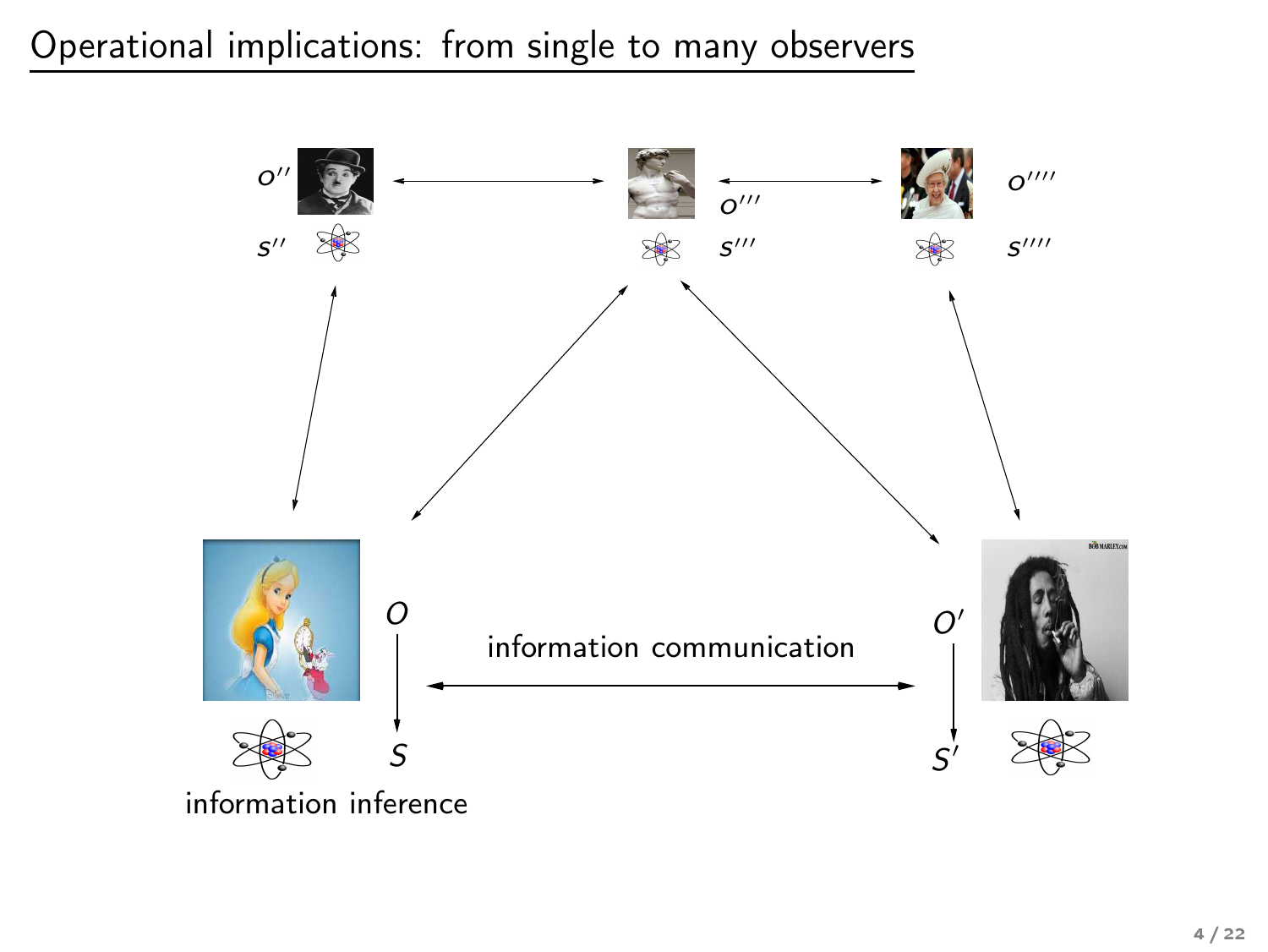

from information inference to quantum theory  $\Rightarrow$  THIS TALK!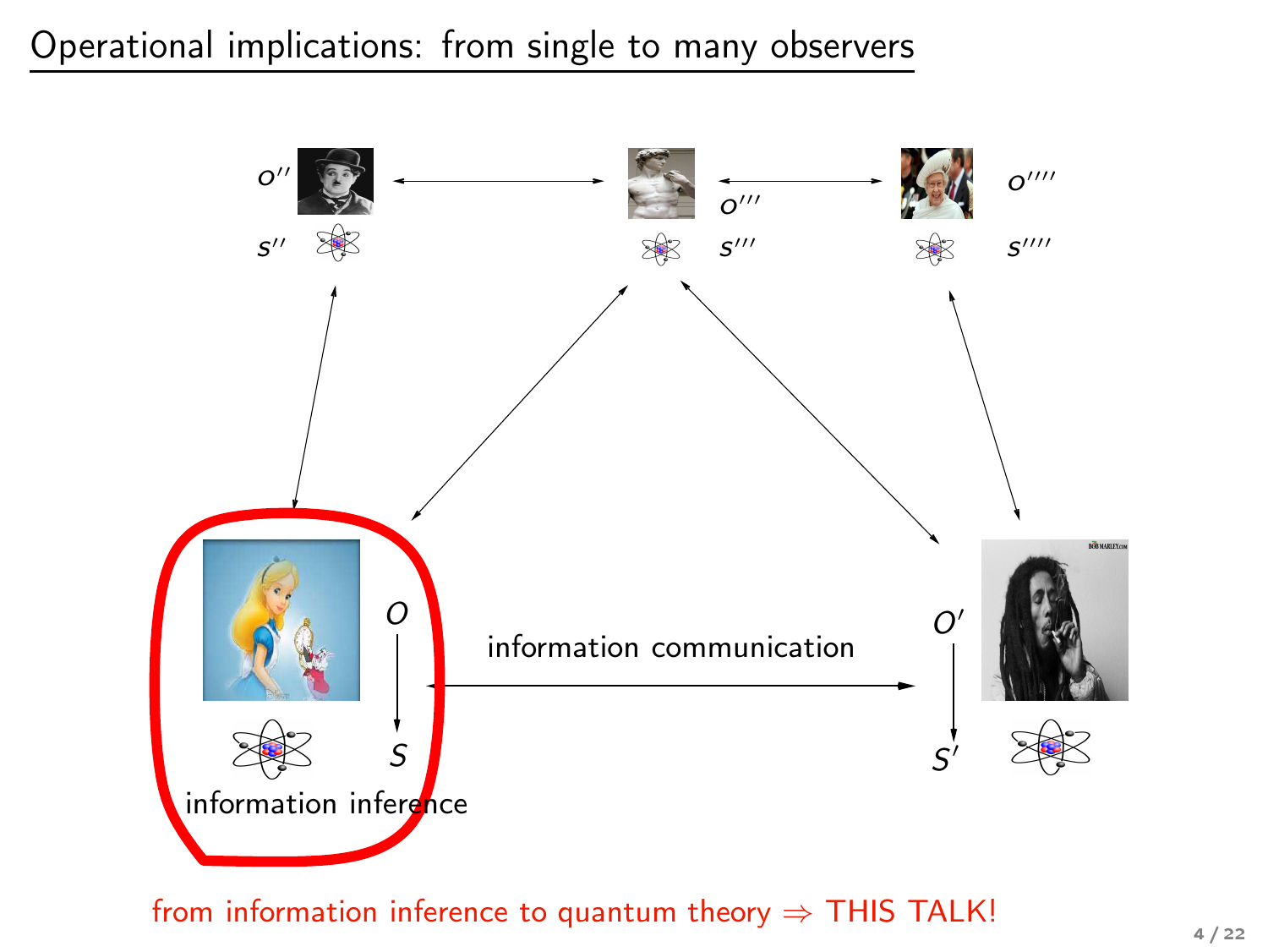

from information inference to quantum theory  $\Rightarrow$  THIS TALK!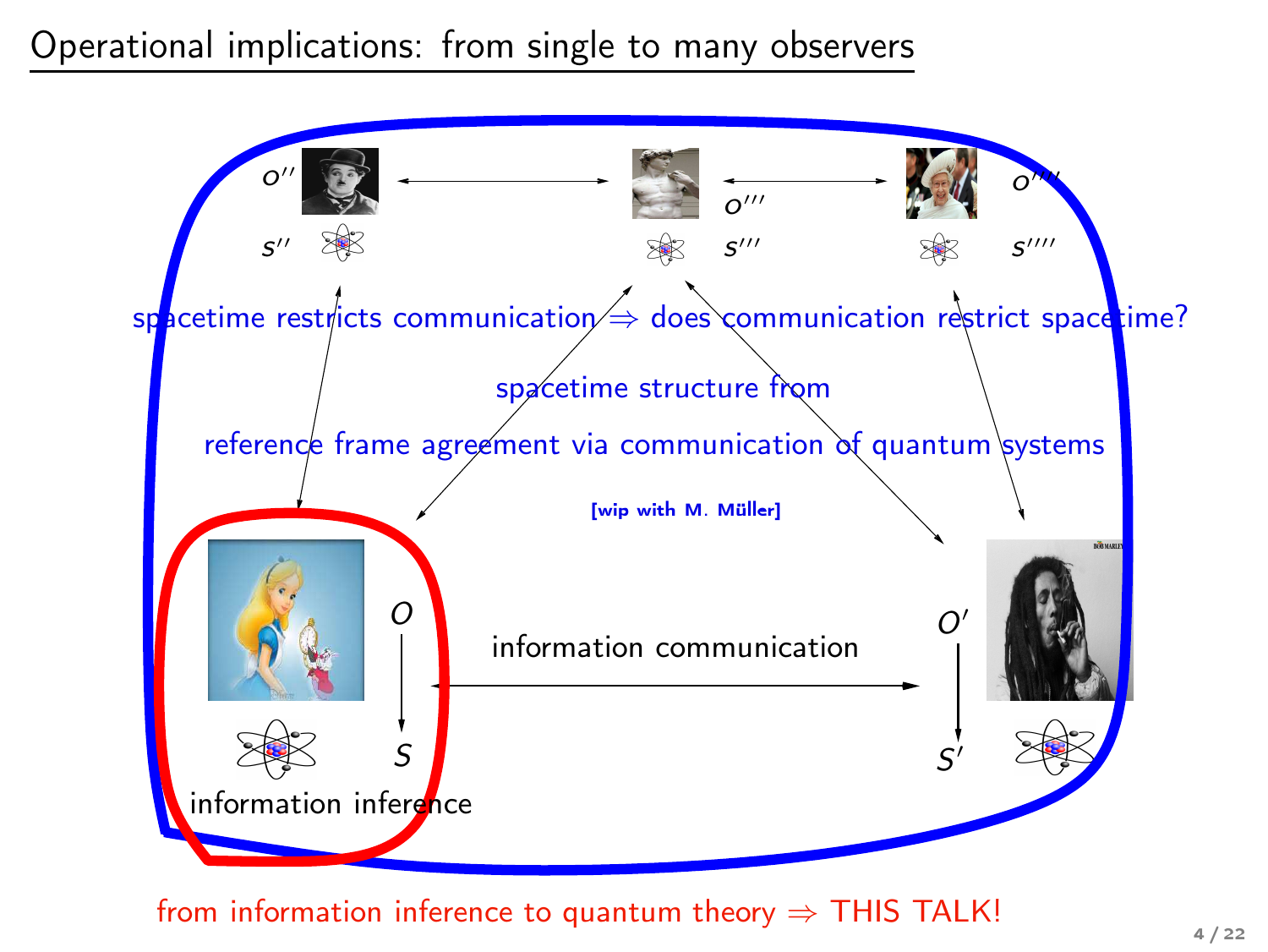Limits to operational information theoretic approach:

- **1** finite systems, finitely many observers, clear separation between observers and systems  $\Rightarrow$  approximation
- 2 will only obtain 'skeleton' of theories (state spaces, transformations), but not the 'flesh' (concrete Hamiltonian, action, etc) rendering it a 'living' theory.

Nevertheless: novel perspective on architecture of physical theories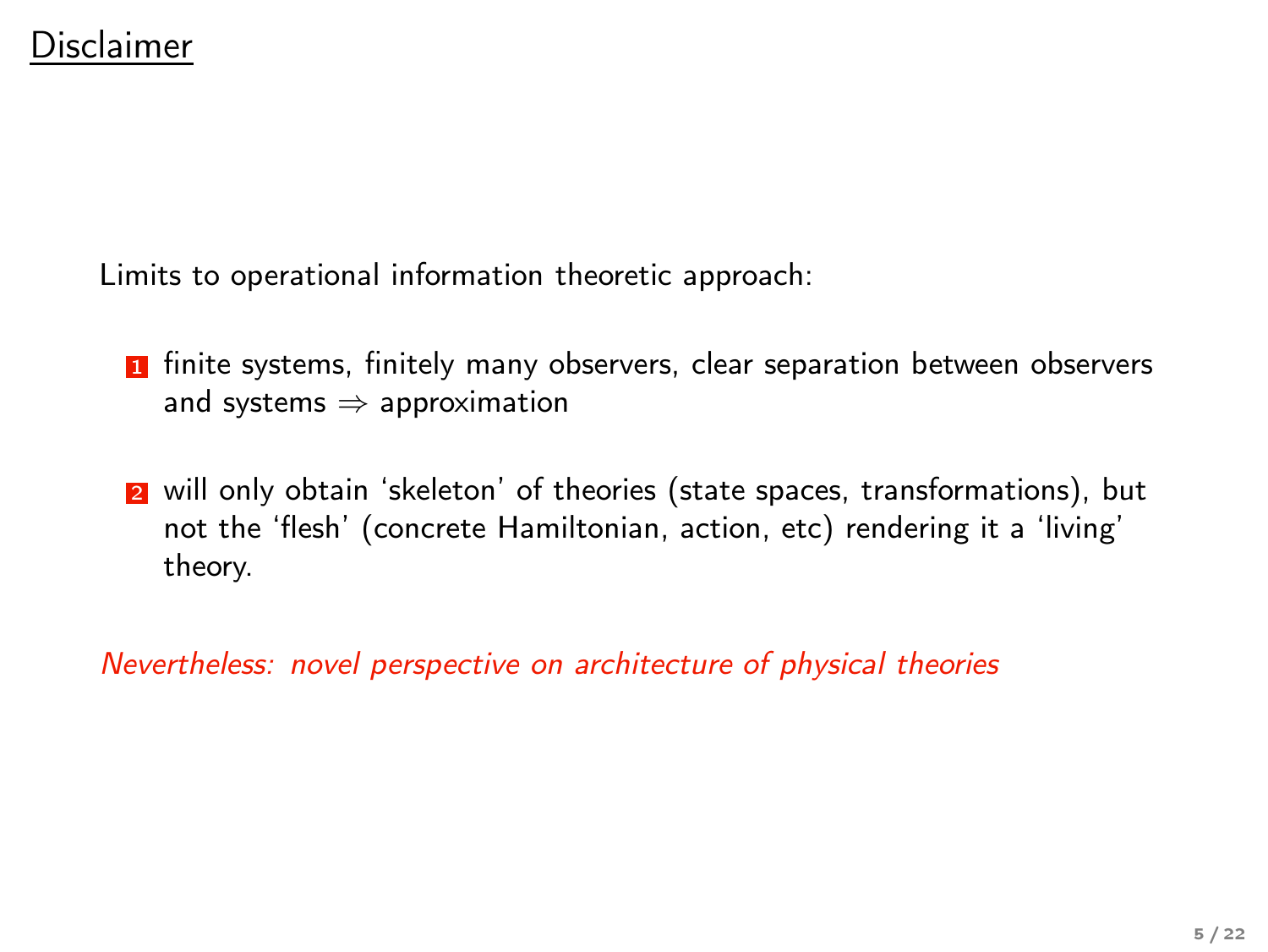# What is a (re-)construction of QT?

#### axiomatization of QT with some basic set of postulates

- $\blacksquare$  define landscape  $\mathcal L$  of theories within which axioms can be formulated
- **2** which physical statements characterize QT within  $\mathcal{L}$ ?
- $\Rightarrow$  derive quantum state spaces, operations,...

usually:  $\mathcal{L} =$  'generalized probability theories' (GPT)



 $r$ eal QT class. probab. theory complex QT theory landscape L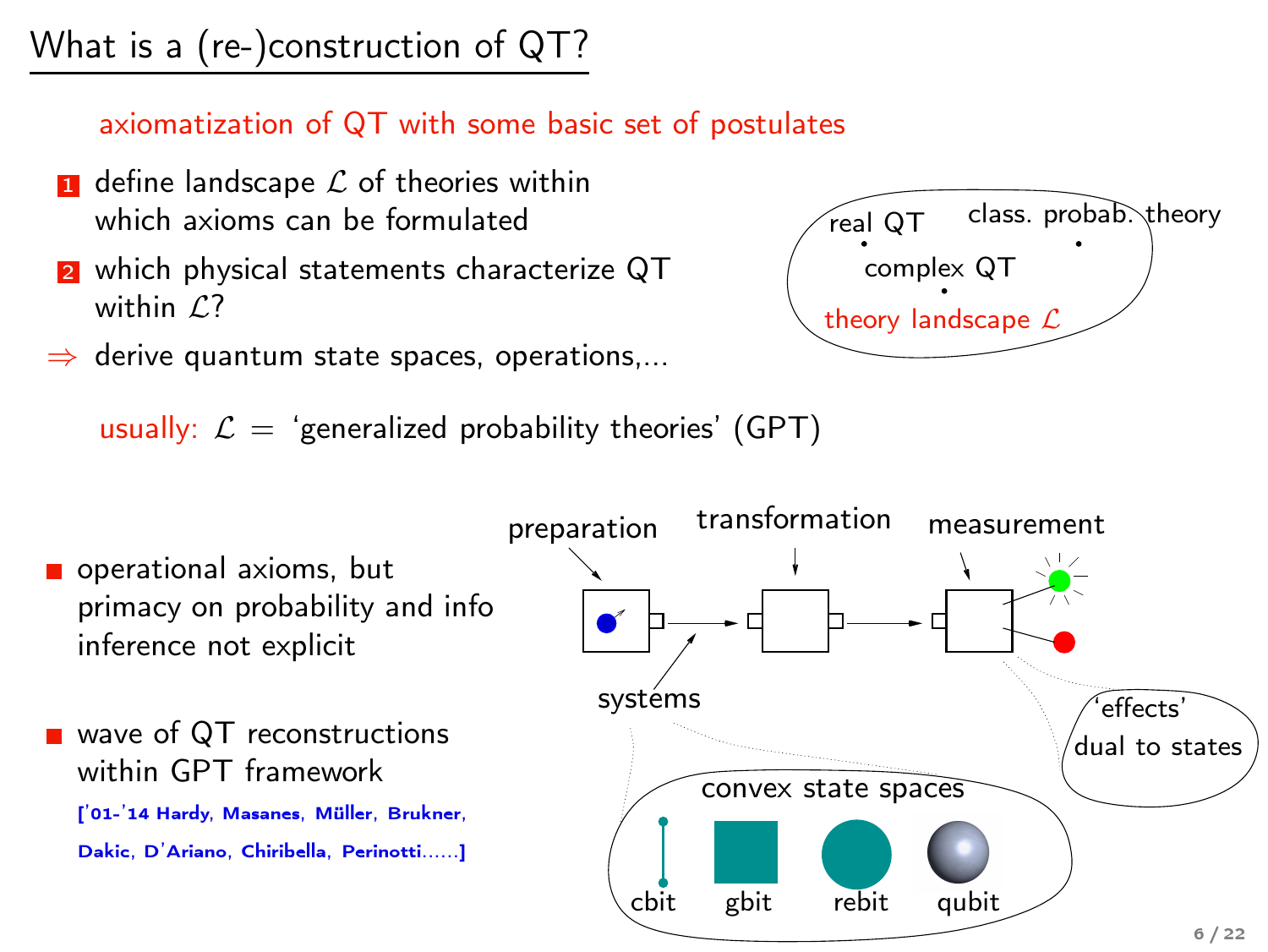# Why a (re-)construction of QT?

- **1** Give operational sense to usual textbook axioms (why  $H, \otimes, \mathbb{C}, \ldots$ ?)
- 2 Better understand QT within larger context
- **3** why or why not QT in its present form a fundamental theory
- 4 Often voiced: will clarify interpretation of QT [Rovelli, Fuchs,...]  $\Rightarrow$  hope thus far not realized (e.g., GPTs interpretationally neutral)

#### Why another (re-)construction of QT?

QT as framework for information inference [Rovelli, Zeilinger, Brukner, Fuchs, Spekkens,......]  $\Rightarrow$  derive with primacy on information inference

advantage: 1. 'simpler' axioms on relation between O and S 2. emphasizes information inference and close to Relational QM [for RQM see Rovelli, Smerlak]

disadvantage: landscape  $\mathcal L$  smaller than for GPTs

⇒ novel perspective, new 'coordinates' on theory space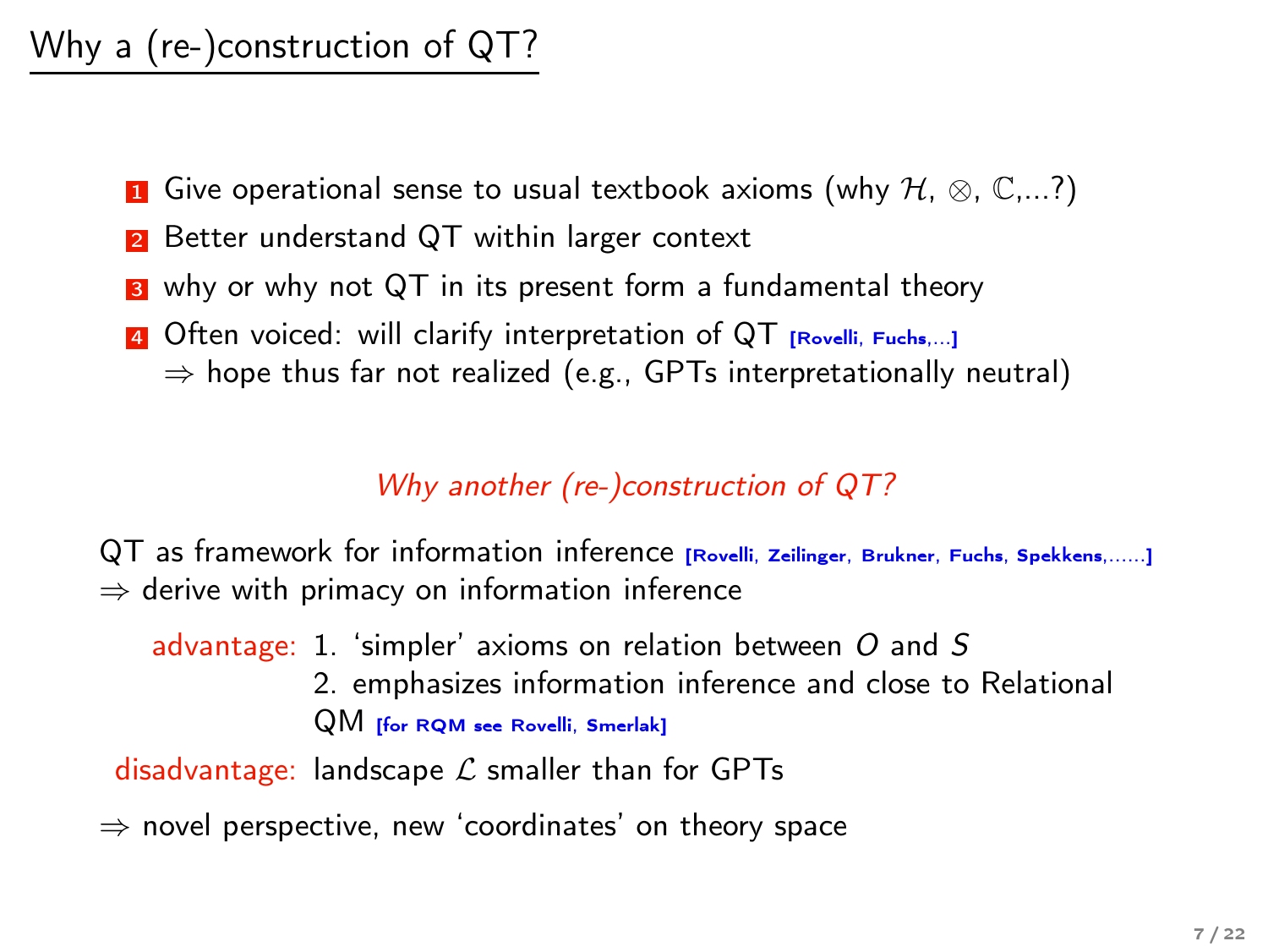#### Table of contents

- **1** Landscape of information inference theories and tool box
- 2 Postulates
- **3** Strategy
- 4 Summary of reconstruction steps
- **5** Conclusions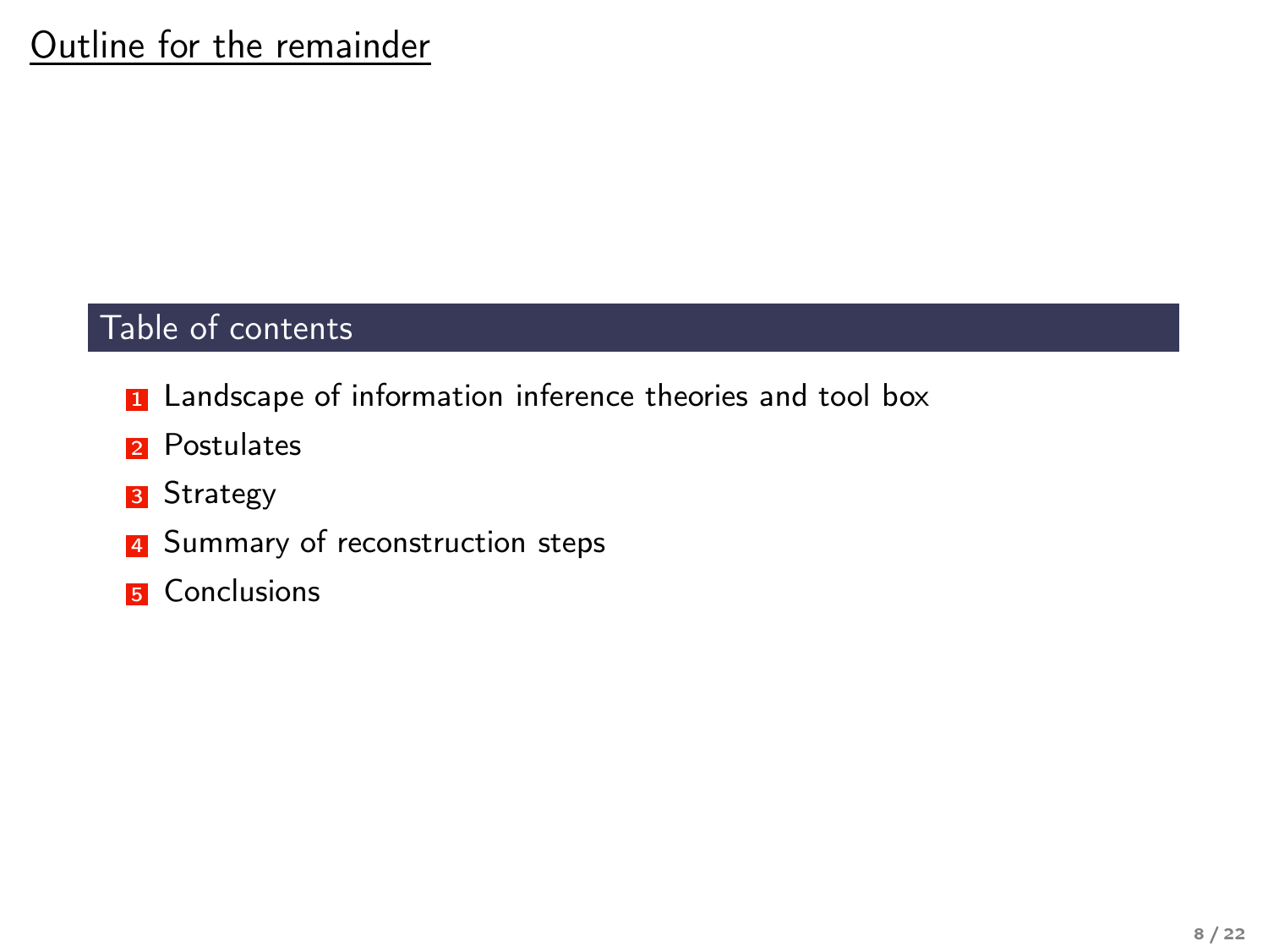# Specifying the landscape of inference theories

Observer O interrogating system S with *binary* questions  $Q_i$ ,  $i = 1, \ldots$ 



each  $Q_i$  non-trivial 1-bit question (info measure later)

- $\Box$  O has tested identical S sufficiently often to 'know' set  $\Sigma$  of all possible answer statistics
- Bayesian viewpoint: for specific S, O assigns probabilities  $p_i$  to  $Q_i$  accord. to his info about
	- $\mathbf{u} \Sigma$ 2 particular S
- **p**  $p_i$  encode all O can say about  $S \Rightarrow$  state of S (rel. to O): collection of  $p_i$  $\Rightarrow$  state space:  $\Sigma$  (to be convex)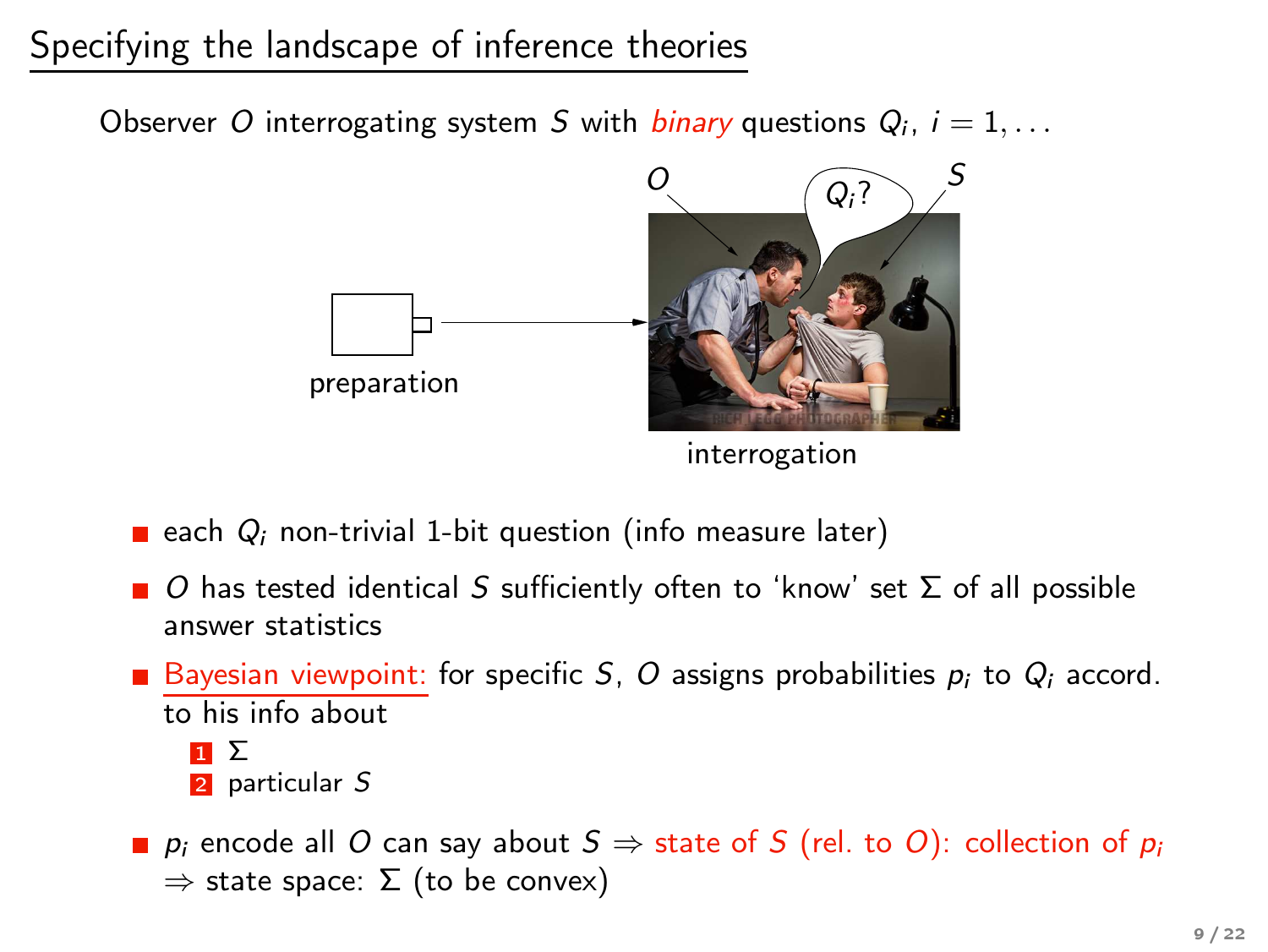assume: ∃ state of 'no information'  $p_i = \frac{1}{2}$   $\forall i \Rightarrow$  call *totally mixed state*  $Q_i, Q_j$  are:

independent if, relative to totally mixed state of  $S$ , answer to only  $Q_i$  gives O no information about answer to  $Q_i$  (and vice versa)  $\Rightarrow p(Q_i, Q_i) = p_i \cdot p_i$  factorizes

compatible if O may know answers to both simultaneously  $\Rightarrow p_i, p_i$  can be simultaneously 0, 1

complementary if knowledge of  $Q_i$  disallows O to know  $Q_i$  at the same time (and vice versa)  $\Rightarrow$   $p_i = 0, 1$ , then  $p_i = 1/2$ 

**E** assumption: state parametrized by max. set of pairwise indep.  $Q_i$ 

$$
\vec{P}_{O\rightarrow S} = \left(\begin{array}{c}p_1\\ \vdots\\ p_{D_N}\end{array}\right), \quad p_i \text{ prob. that } Q_i = 1
$$

**■** Specker's principle: *n*  $Q_i$  pairwise compatible  $\Rightarrow$  mutually compatible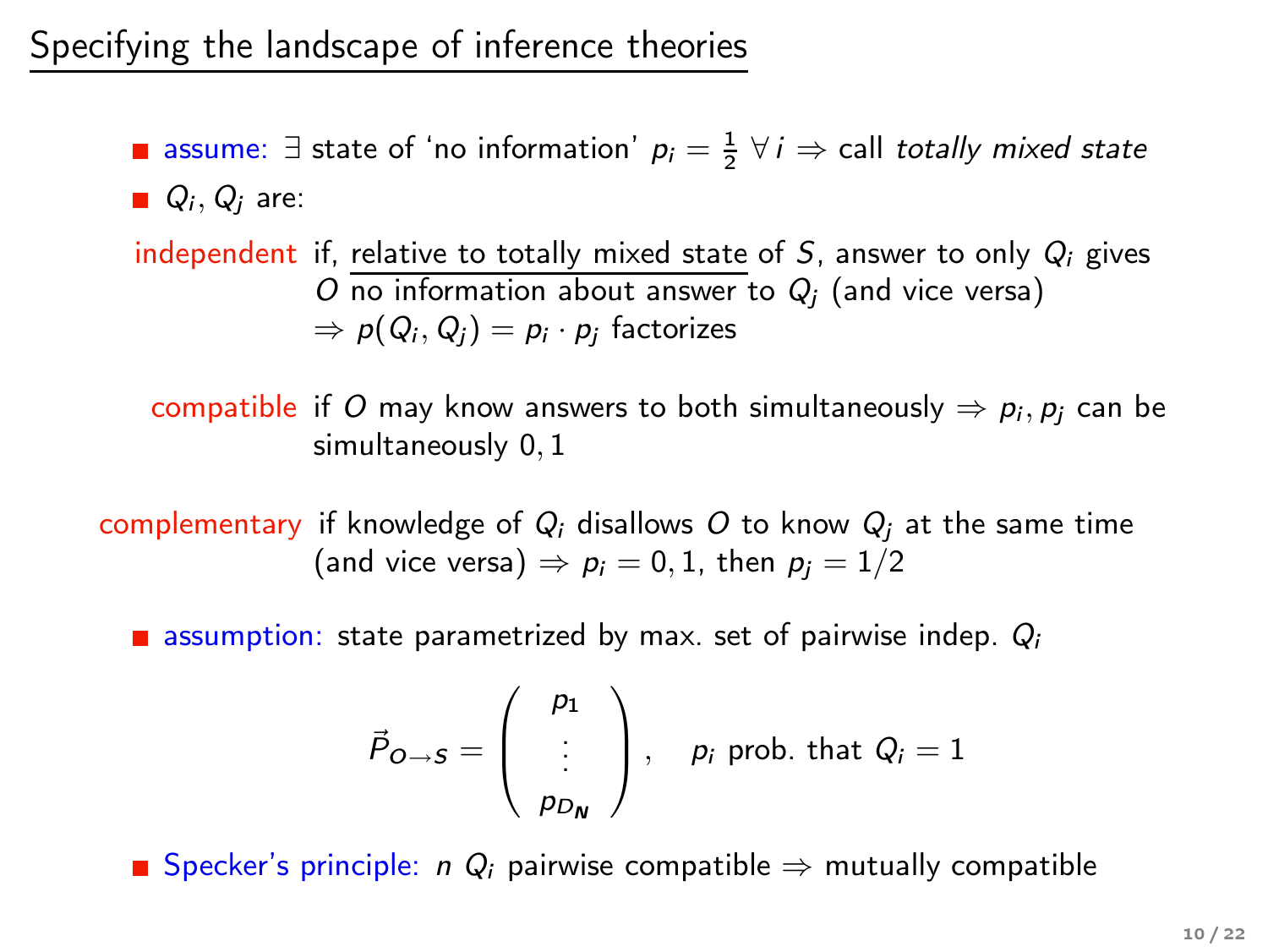- LI: (limited information) "O can acquire maximally  $N \in \mathbb{N}$ independent bits of information about S at the same time."  $\exists Q_i, i = 1, \ldots, N$  (mutually) independent compatible
- C: (complementarity) "O can always get up to  $N$  new (independent) bits of information about S. Whenever O asks a new question he experiences no net loss of information."  $\exists~Q'_i,~i=1,\ldots,N$  independent compatible but  $Q_i,Q'_{j=i}$ complementary
- CO: (completeness) Any  $\vec{P}_{Q\rightarrow S}$  permissible, s.t. info in  $\vec{P}_{Q\rightarrow S}$ compatible with LI and C
	- P: (preservation) "O's total amount of information about S preserved between interrogations".
	- T: (time evolution) Time evolution of  $\vec{P}_{Q\rightarrow S}$  continuous
- LO: (locality) "Info inference is local: O can determine  $\vec{P}_{Q\rightarrow S}$  for a composite system by asking only questions to its components."

<u>Claim:</u> Σ is space of 2<sup>N</sup> × 2<sup>N</sup> density matrices over  $(\mathbb{C}^2)^{\otimes N}$  and states evolve unitarily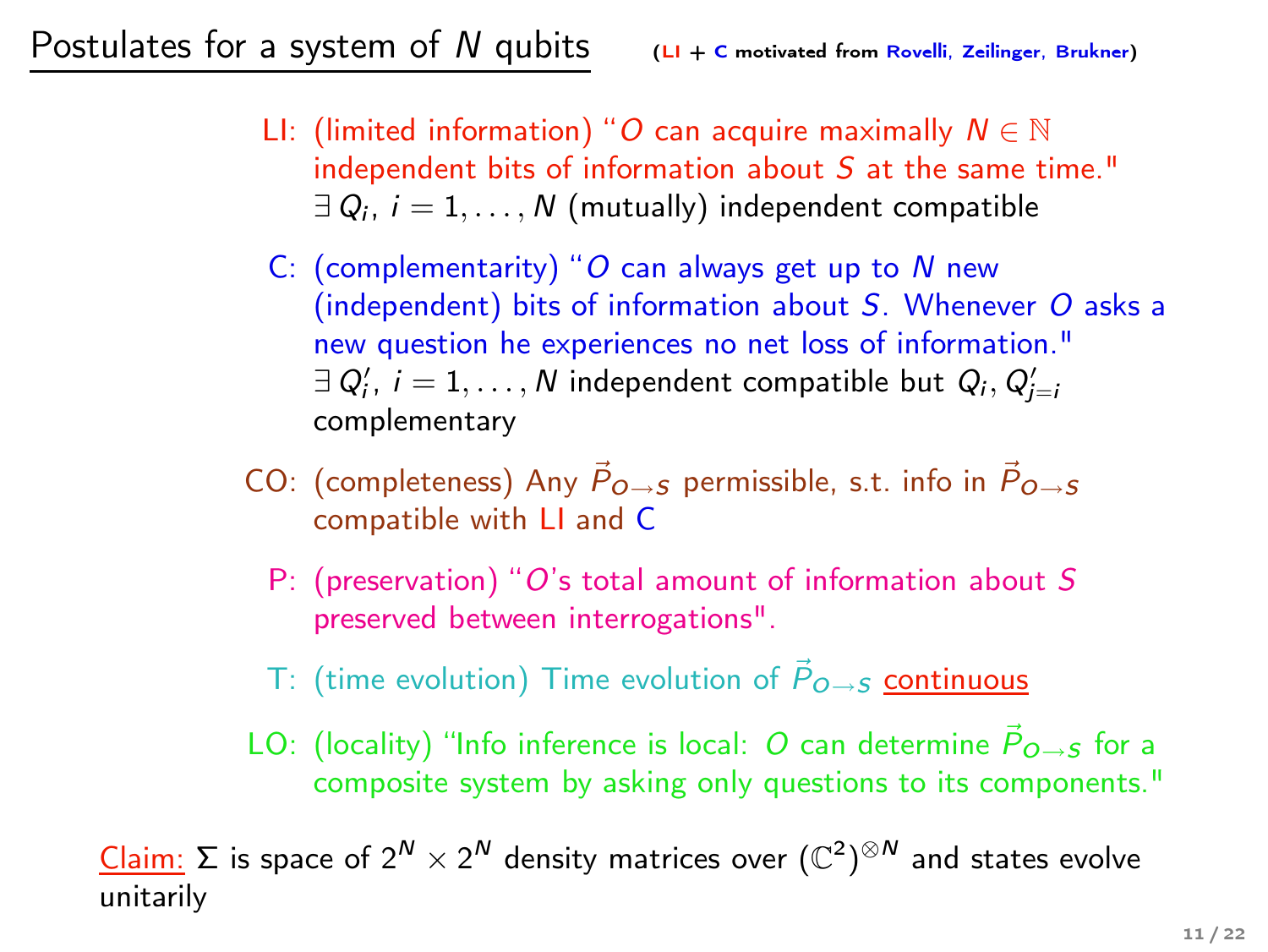## Strategy

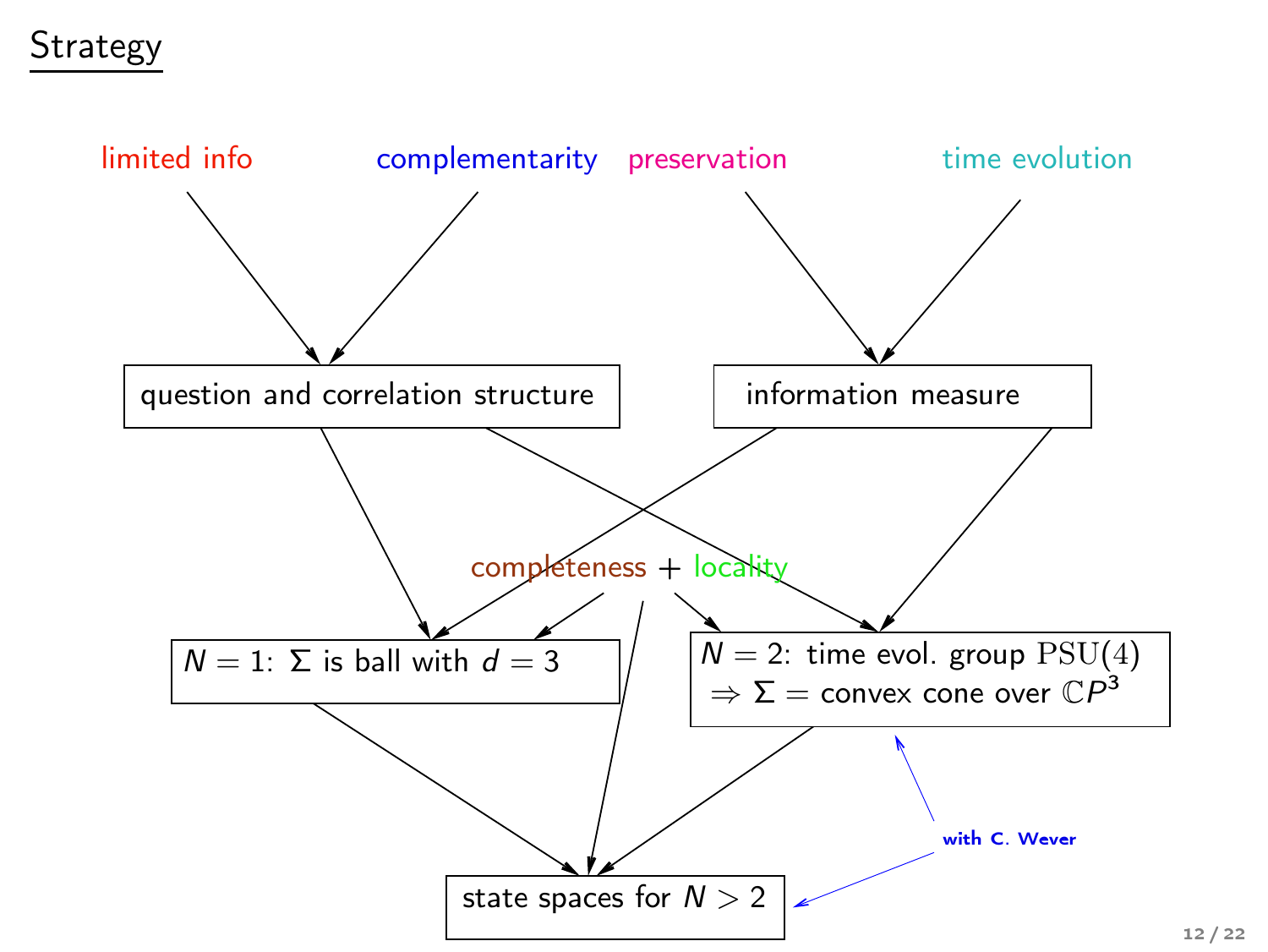$N = 1$ : only individual  $Q_i$ ,  $i = 1, \ldots, D_1 \Rightarrow D_1 = ?$  (know  $D_1 \ge 2$ )  $N = 2$ : 2D<sub>1</sub> individual  $Q_i$ 

system

 $Q_1$ 

 $Q<sub>2</sub>$ 

 $Q_3$ 

. . .

 $Q_{D_1}$ 

vertex: individual question  $Q_i$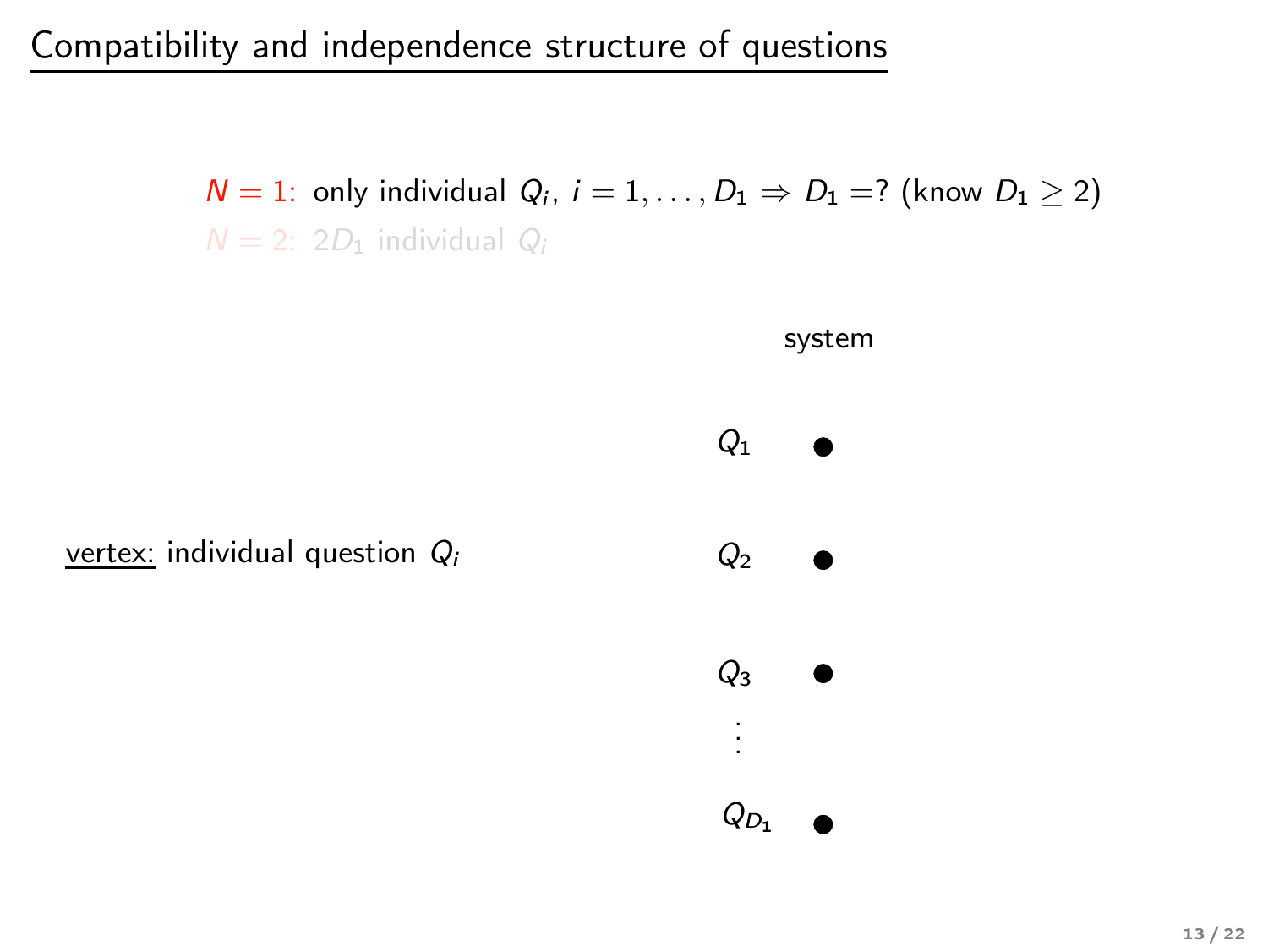$N = 1$ : only individual  $Q_i$ ,  $i = 1, \ldots, D_1 \Rightarrow D_1 = ?$  (know  $D_1 \ge 2$ )  $N = 2$ : 2D<sub>1</sub> individual  $Q_i$ 

<u>vertex:</u> individual question  $Q_i, Q'_j$ system 1 system 2  $Q_1$  $Q<sub>2</sub>$  $Q<sub>3</sub>$  $Q_{D_1}$  $Q'_1$  $Q'_2$  $Q'_3$  $Q'_{D_1}$ . . . . . . . . .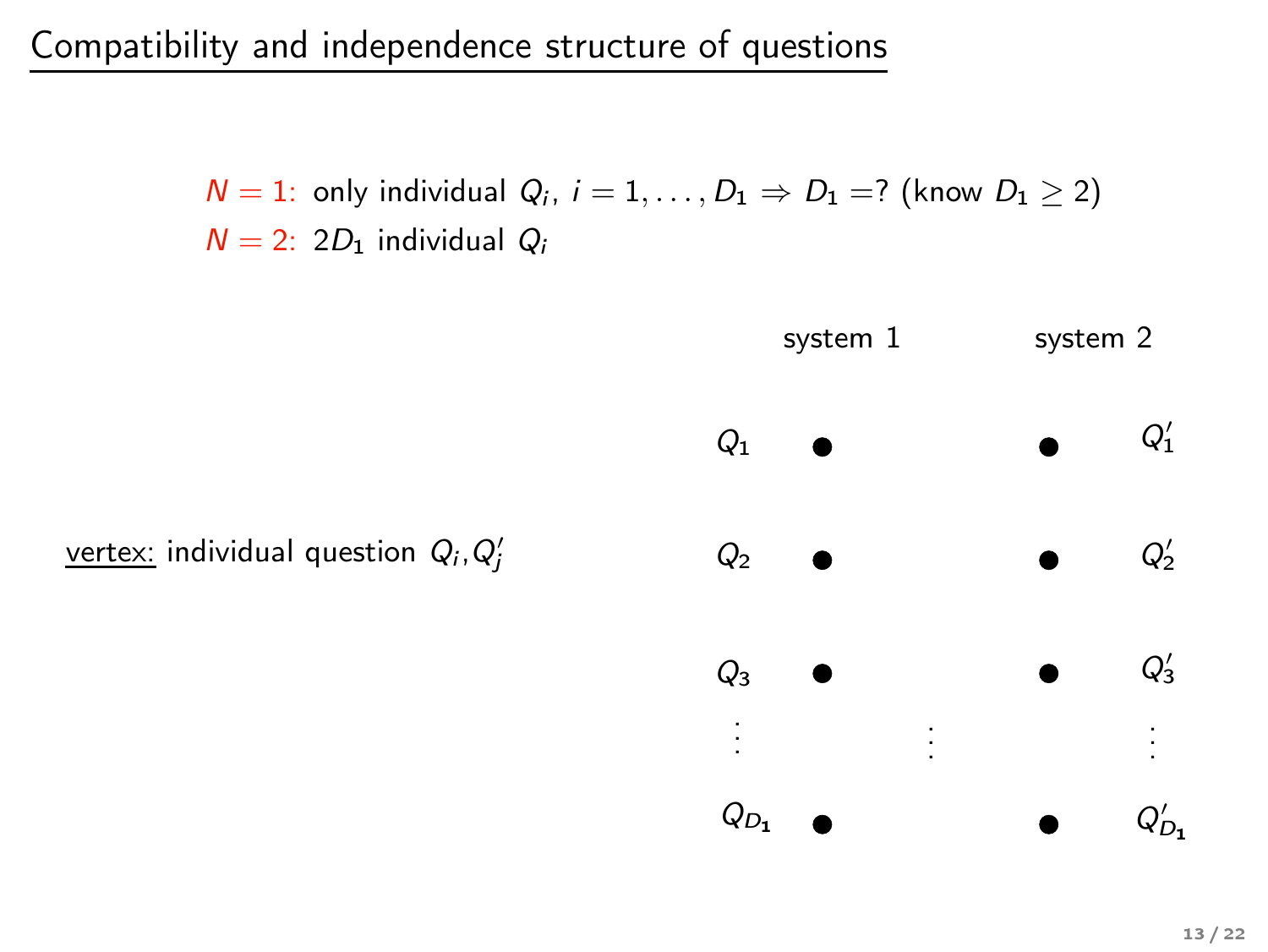$N = 1$ : only individual  $Q_i$ ,  $i = 1, ..., D_1 \Rightarrow D_1 = ?$  (know  $D_1 \ge 2$ )  $N = 2$ : 2D<sub>1</sub> individual  $Q_i + D_1^2$  composite questions:  $Q_{ij} := Q_i \leftrightarrow Q_j'$  "Are answers to  $Q_i$  and  $Q_j'$  the same?" + ???



<u>vertex:</u> individual question  $Q_i, Q'_j$ 

edge: composite question  $Q_{ii}$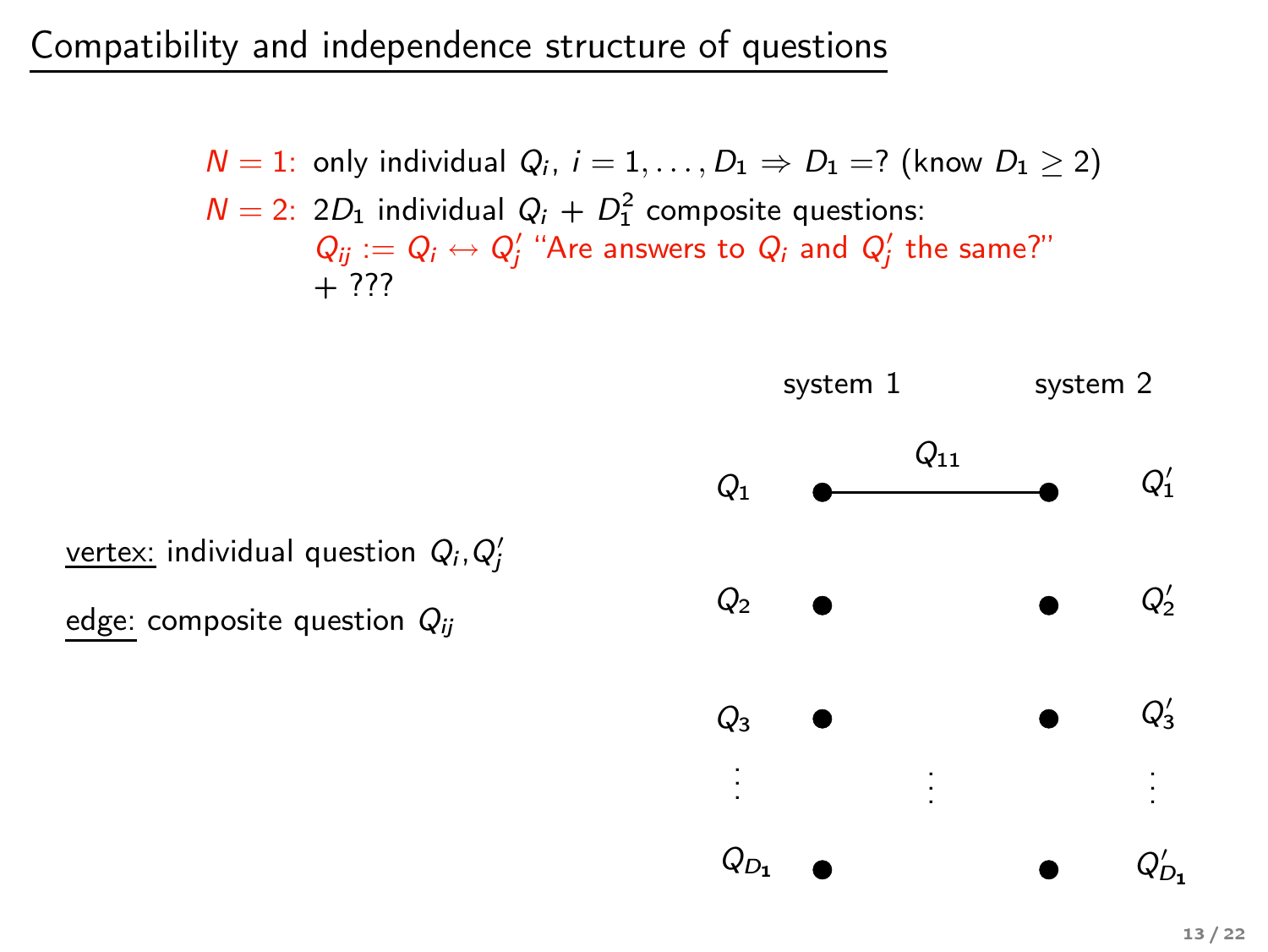$N = 1$ : only individual  $Q_i$ ,  $i = 1, ..., D_1 \Rightarrow D_1 = ?$  (know  $D_1 \ge 2$ )  $N = 2$ : 2D<sub>1</sub> individual  $Q_i + D_1^2$  composite questions:  $Q_{ij} := Q_i \leftrightarrow Q_j'$  "Are answers to  $Q_i$  and  $Q_j'$  the same?"  $+ 777$ 

<u>vertex:</u> individual question  $Q_i, Q'_j$ edge: composite question  $Q_{ii}$ show:  $Q_{ij}$ **1** pairwise indep. 2 complementary if corresp. edges intersect (e.g.,  $Q_{11}$ ,  $Q_{31}$ ) **3** compatible if corresp. edges non-intersecting (e.g.,  $Q_{11}$ ,  $Q_{22}$ )  $\Rightarrow$  entanglement:  $> 1$  bit in  $Q_{ii}$  $Q<sub>1</sub>$  $Q<sub>2</sub>$  $Q_3$ . . . . . .  $Q_{22}$ 

[see also Brukner, Zeilinger]

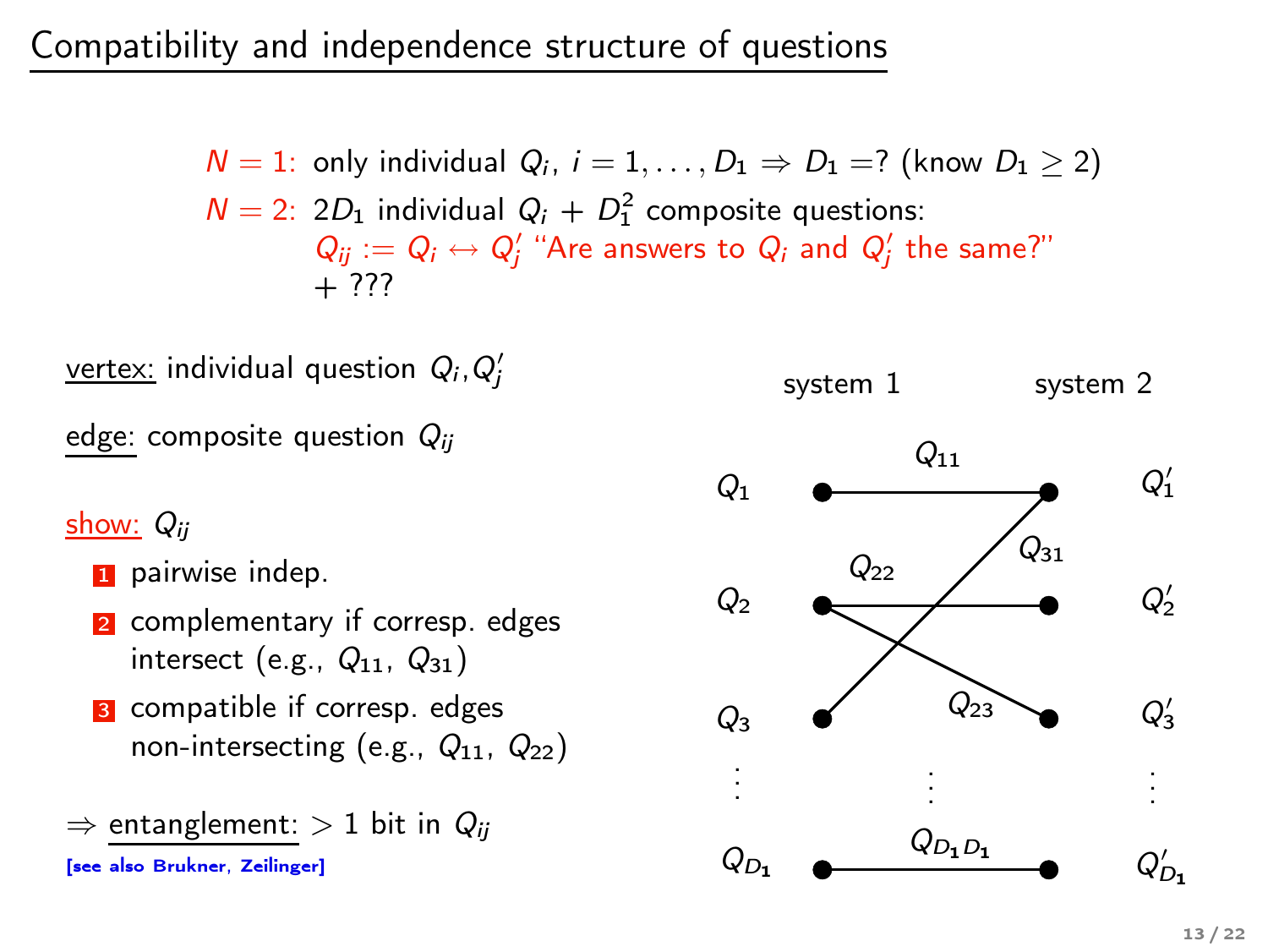What is the dimension of the Bloch sphere?

- Logical argument from  $N = 2$  case:
- $Q_{ii}$ ,  $i =$ , ...,  $D_1$  pairwise independent, compatible
- $\Box$  O can acquire answers to all  $D_1$  composites  $Q_{ii}$  simultaneously (Specker)
- **LI:** O cannot know more than  $N = 2$ independent bits about S
- $\Rightarrow$  answers to any two  $Q_{ii}$  determine answers to all other  $Q_{ii}$
- **e** e.g., truth table for any three  $Q_{ii}$  ( $a \neq b$ ):  $\Rightarrow$   $Q_{33} = Q_{11} \leftrightarrow Q_{22}$  or  $\neg (Q_{11} \leftrightarrow Q_{22})$
- $\Rightarrow$  holds for all compatible sets of  $Q_{ii}$ :  $2 \leq D_1 \leq 3$
- $\Rightarrow$  # DoFs: 15 if  $D_1 = 3$ ; 9 if  $D_1 = 2$



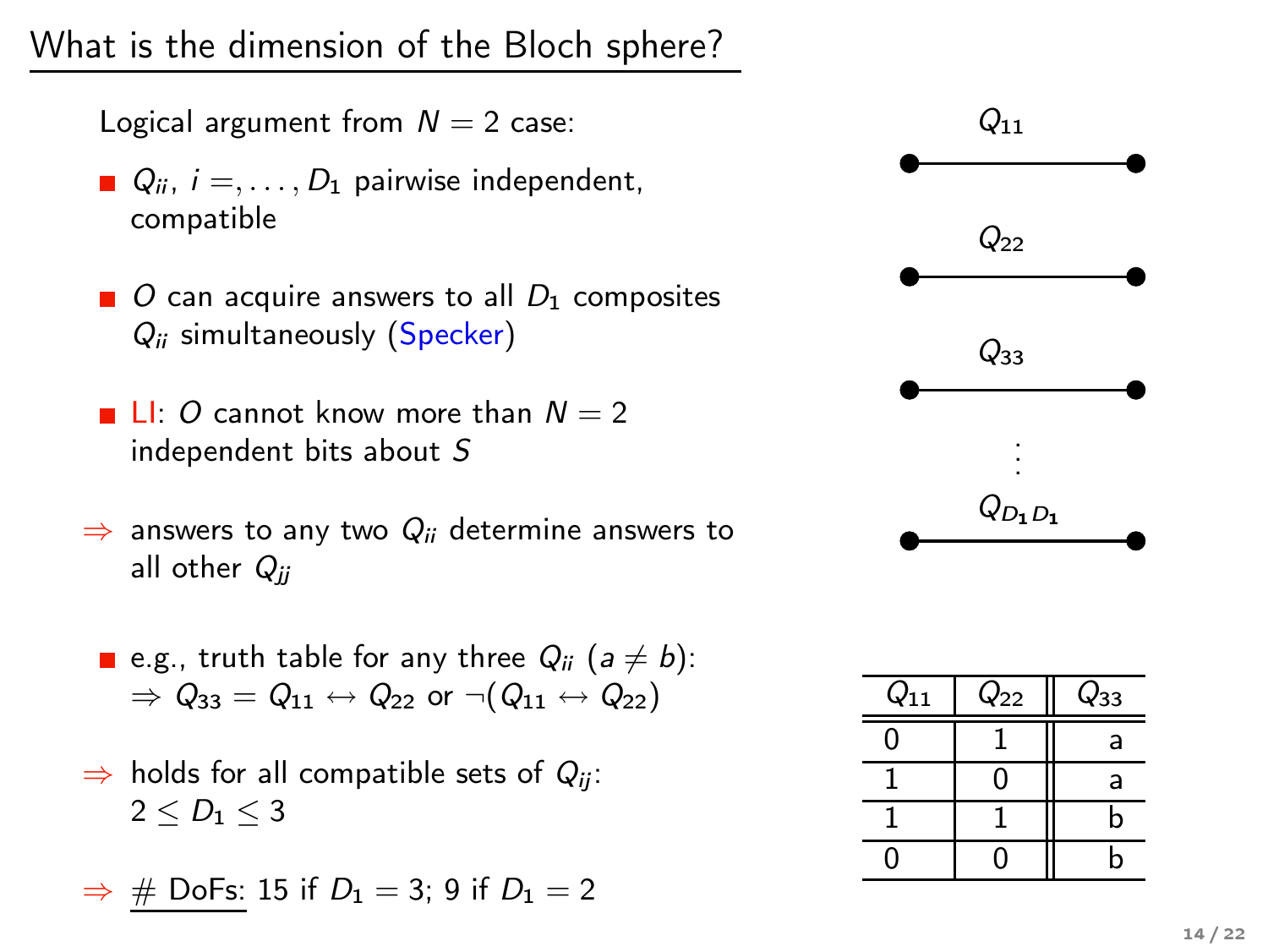Correlation structure for qubits ( $N = 2$  and  $D_1 = 3$ )

Compatibility structure of  $Qs \Rightarrow$  correlation structure for 2 qubits in QT

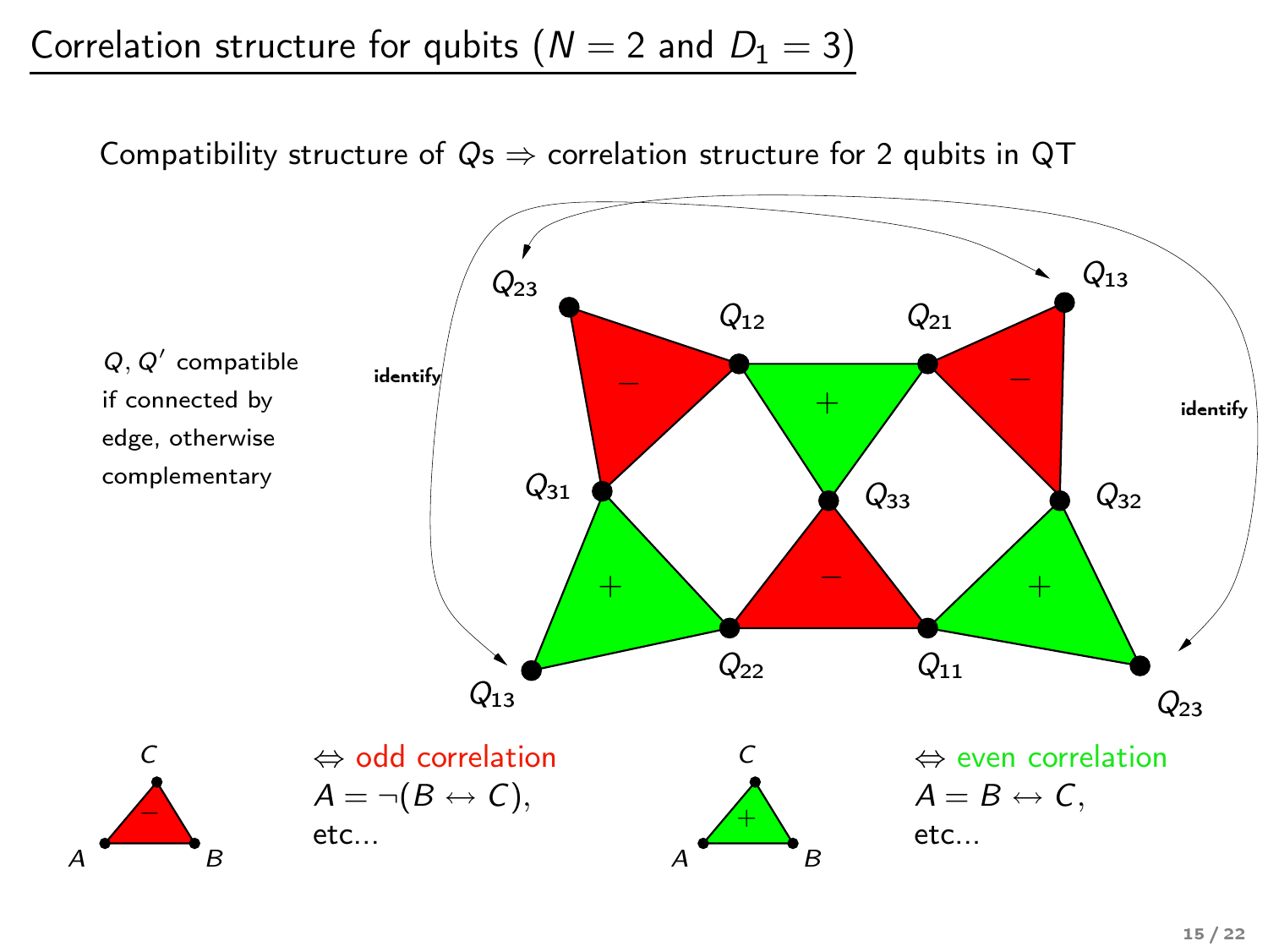Correlation structure for rebits ( $N = 2$  and  $D_1 = 2$ )

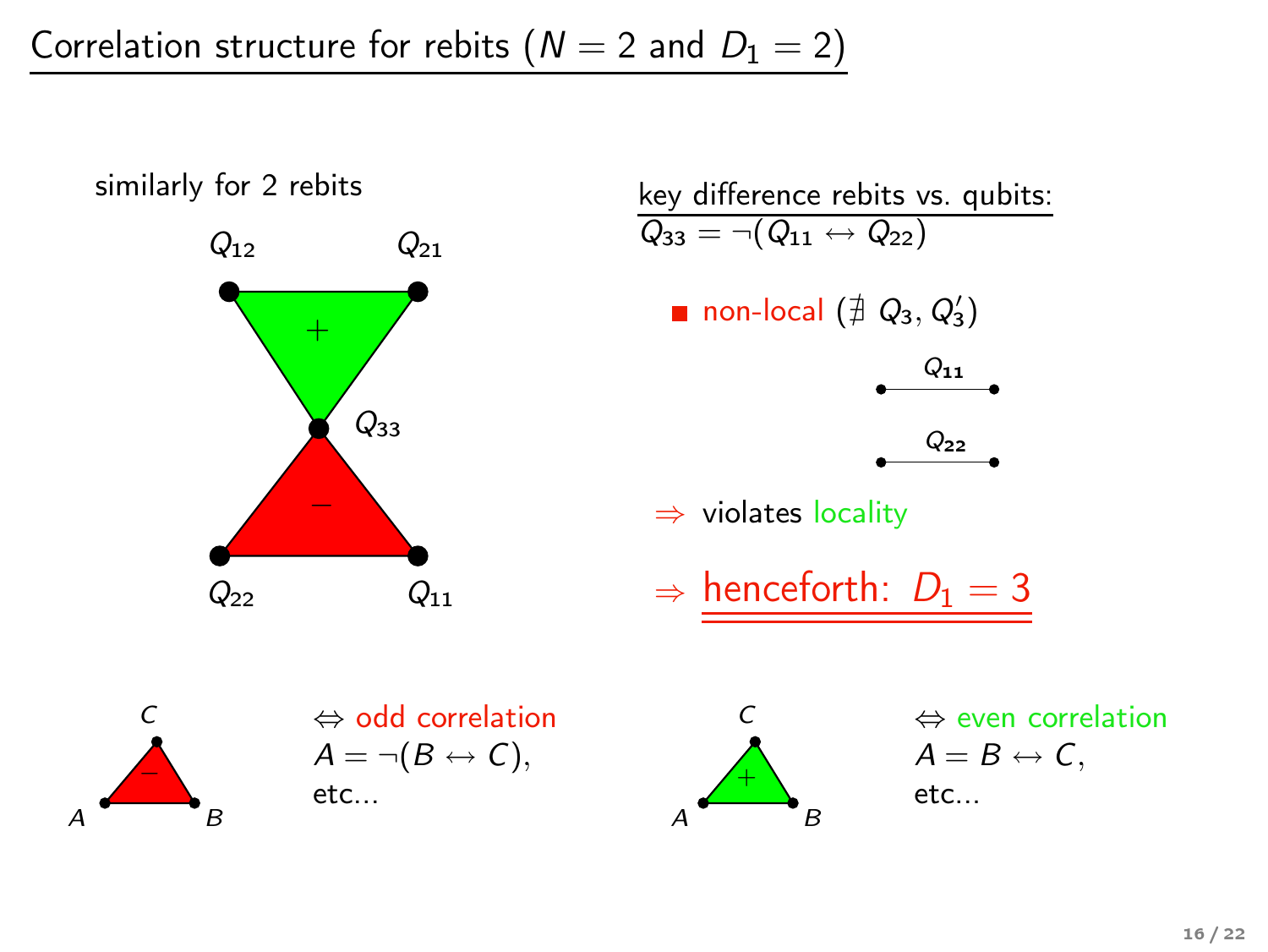#### Information measure

recall: state of S relative to O:

$$
\vec{P}_{O \to S} = \left(\begin{array}{c}p_1 \\ \vdots \\ p_{D_N}\end{array}\right), \quad p_i \text{ prob. that } Q_i = 1, Q_i \text{ indep.}
$$

preservation and time evolution (+ operational cond.) imply:

**1** reversible time evolution  $T \in$  some 1-param. group

$$
\vec{P}_{O \to S}(t) = T(t) \cdot \vec{P}_{O \to S}(0) \tag{1}
$$

2  $O$ 's info about  $Q_i$   $\alpha_i = (2p_i - 1)^2 \Rightarrow O$ 's total info about S:

$$
I_{O\rightarrow S} = ||2\vec{P}_{O\rightarrow S} - \vec{1}||^2 = \sum_{i=1}^{D_{N}} (2p_i - 1)^2
$$
 (2)

[from different perspective also proposed by Brukner, Zeilinger]

- **3** {all possible time evolutions}  $\subset$  SO(D<sub>N</sub>)
- $\Rightarrow$  info  $I_{Q\rightarrow S}$  'conserved charge' of time evol.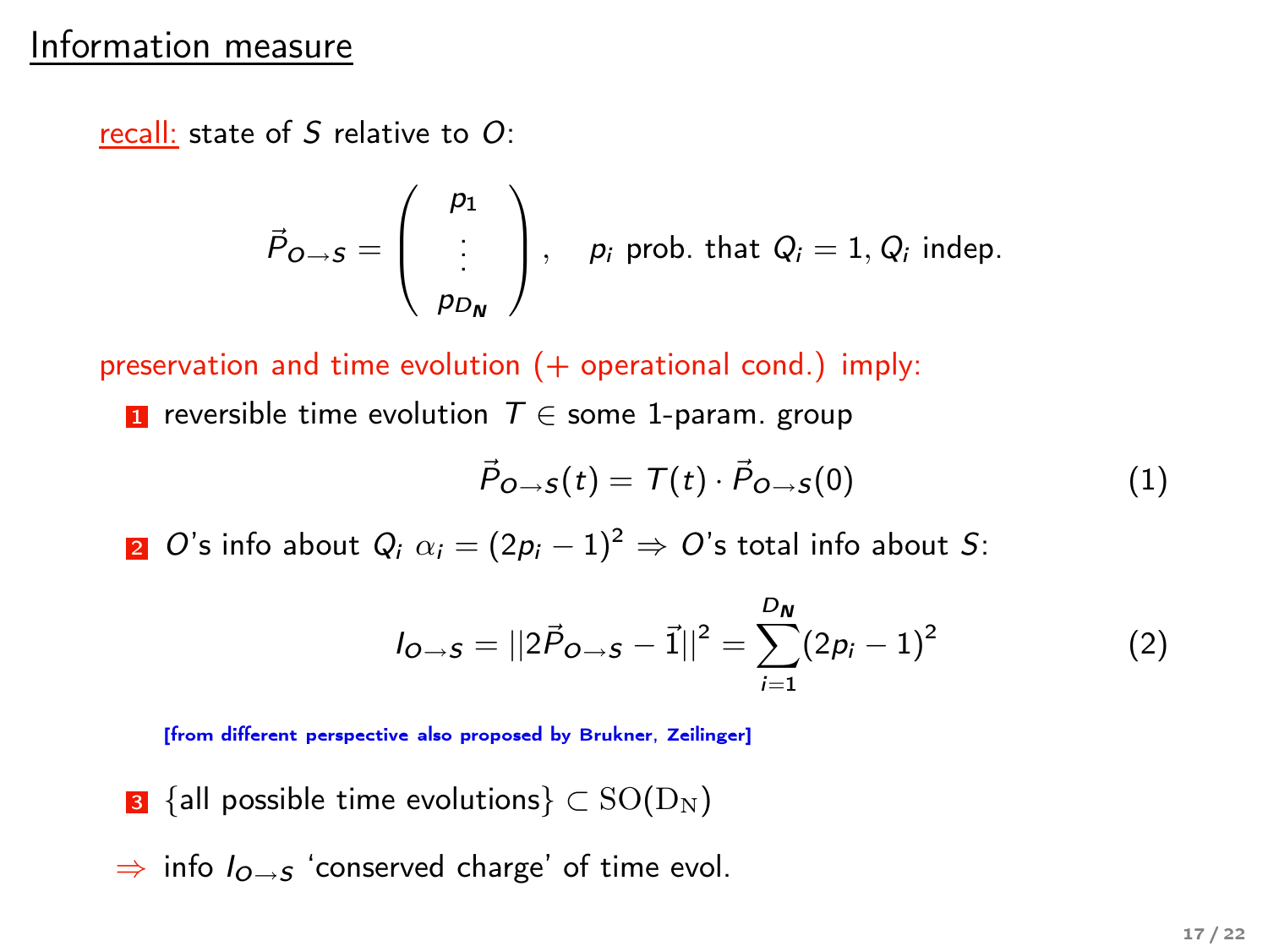### $N = 1$  and the Bloch ball

$$
\text{argued before: } D_1 = 3 \Rightarrow \text{ have: } \vec{P}_{O \to S} = \left( \begin{array}{c} p_1 \\ p_2 \\ p_3 \end{array} \right)
$$

pure states:

$$
I_{Q\rightarrow S} = (2 p_1 - 1)^2 + (2p_2 - 1)^2 + (2p_3 - 1)^2 = 1 \text{ bit}
$$
 (3)

mixed states:

$$
0\,\mathrm{bit} < \left(2\,p_1-1\right)^2 + \left(2p_2-1\right)^2 + \left(2p_3-1\right)^2 < 1\,\mathrm{bit} \qquad \quad \ \ (4)
$$

completely mixed state:

$$
(2p_1-1)^2+(2p_2-1)^2+(2p_3-1)^2=0\,\text{bit}\qquad \qquad (5)
$$



pure states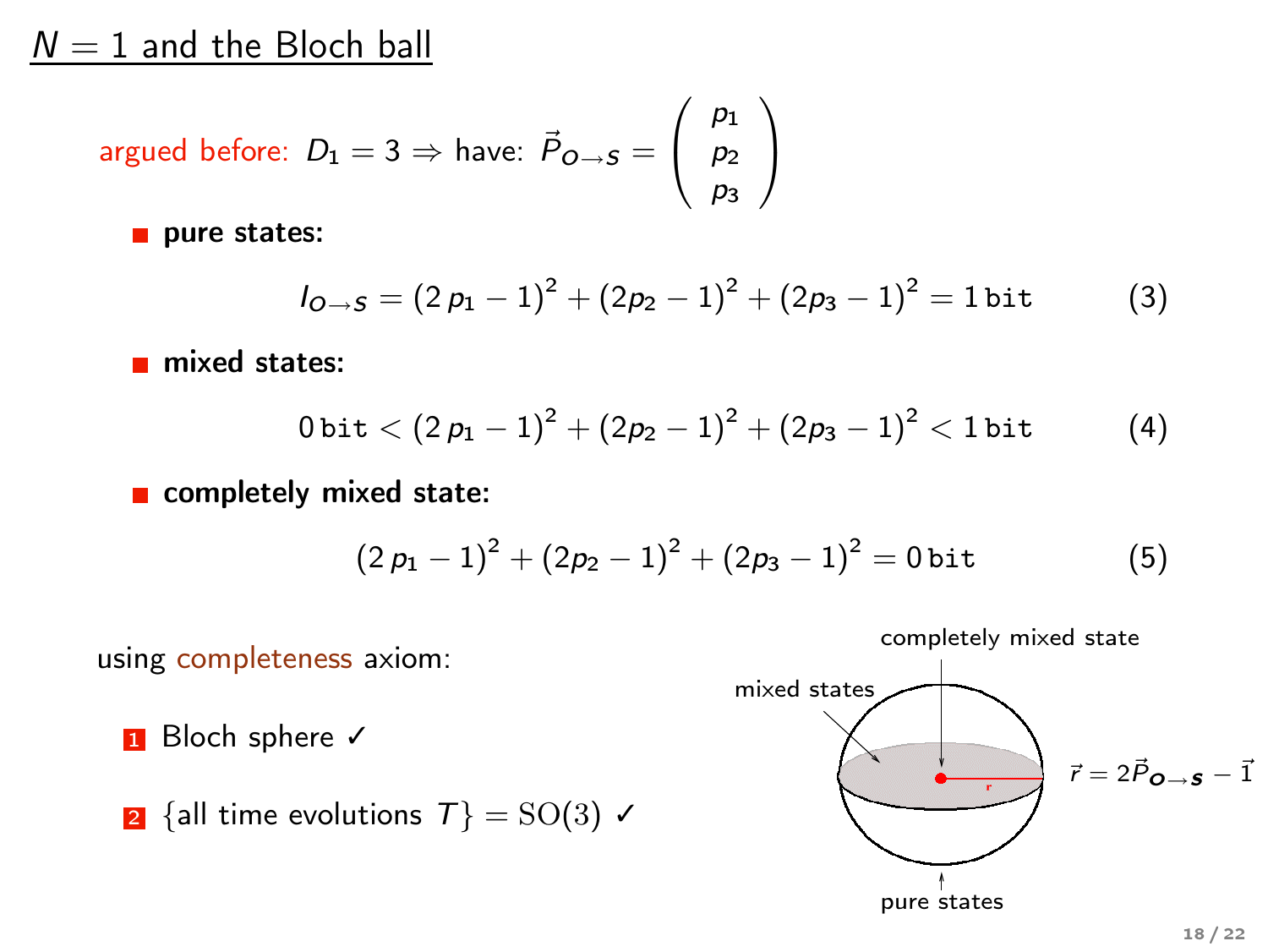$Q_{xx}$ 

#### from before:  $D_2 = 15$

■  $\exists$  6 max. complementary sets of 5 Qs, e.g.

$$
Part 1 = \{Q_{xx}, Q_{xz}, Q_{xy}, Q_{z_1}, Q_{y_1}\} = \underbrace{Q_{y_1}Q_{x_2}}_{Q_{z_1}Q_{y_2}}
$$

■ 'conserved info charges' for pure states:  $I_{Q\rightarrow S}$ (Pent 1) =  $\alpha_{xx}+\alpha_{xy}+\alpha_{xz}+\alpha_{yz}+\alpha_{zz} = 1$ 





- **1** 15 such swaps  $\Rightarrow$  define the 15 generators of  $\mathfrak{su}(4) \simeq \mathfrak{so}(6) \simeq \mathfrak{psu}(4)$
- $\overline{\textbf{2}}$  get: evol. group  $\text{PSU}(4)$  as in QT  $(\rho_{4\times 4} \mapsto U\rho_{4\times 4}U^\dagger$ ,  $U\in \text{SU}(4))$   $\checkmark$

 $\bf{s}$  get: space of pure states  $\mathbb{C}P^{3}\Rightarrow \bf{all}$  states cone over  $\mathbb{C}P^{3}$  as in QT  $\bm{\checkmark}$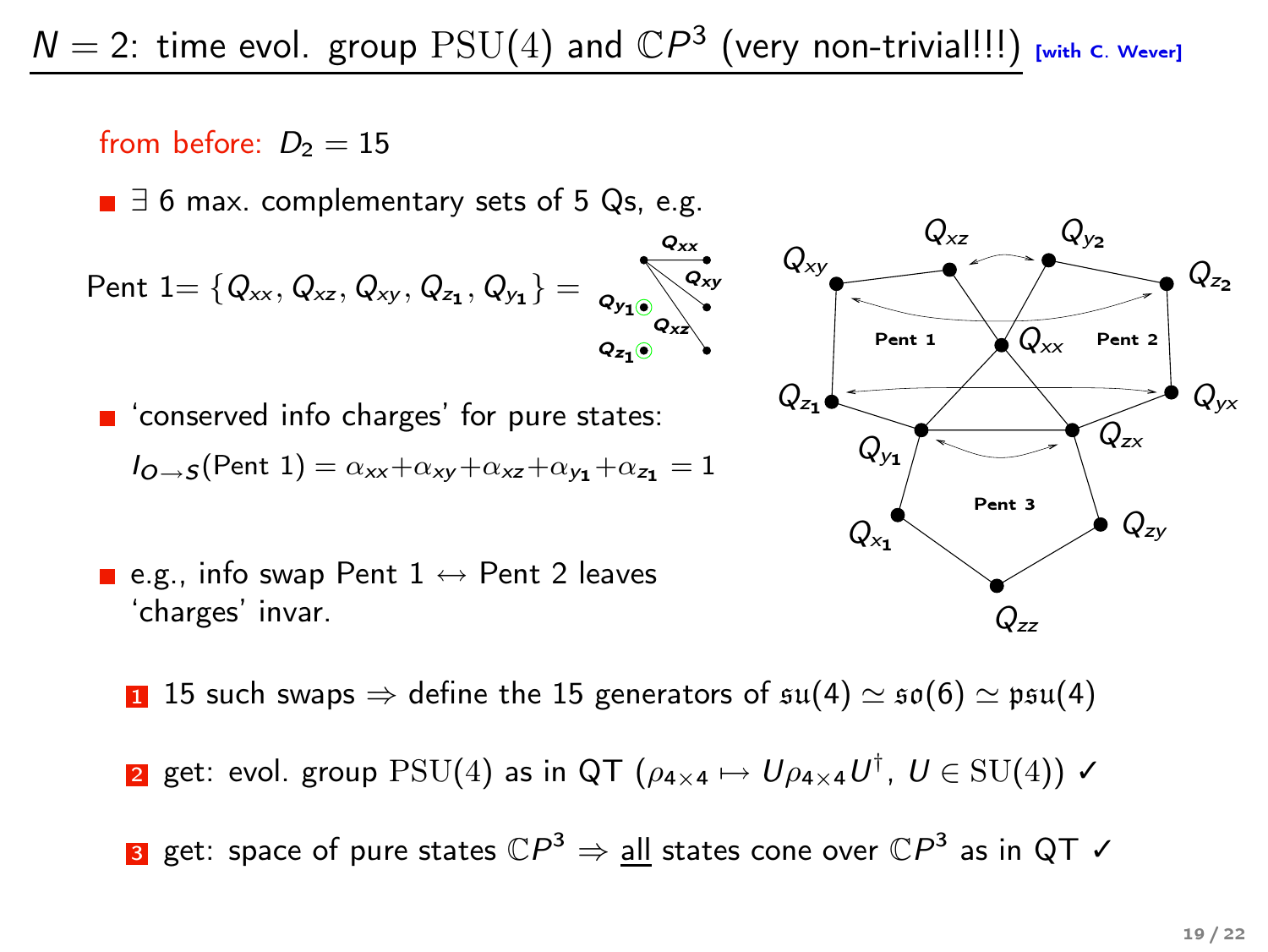easier!!!  $\Rightarrow N = 2$  case contains non-trivial part

permit: group of time evol. contains pairwise qubit unitaries

#### get:

- $\blacksquare$  time evol. group  $\mathrm{PSU}(2^{\text{N}})$  as in QT (pairwise unitaries generate <u>all</u> unitaries [Harrow]) √
- $\overline{\textbf{2}}$  pure quantum state space  $\mathbb{C}P^{2^{\boldsymbol{N}}-1}$  contained in pure state space permitted by axioms √

still show: other 'solutions' to axioms are diff., but equiv. reps of QT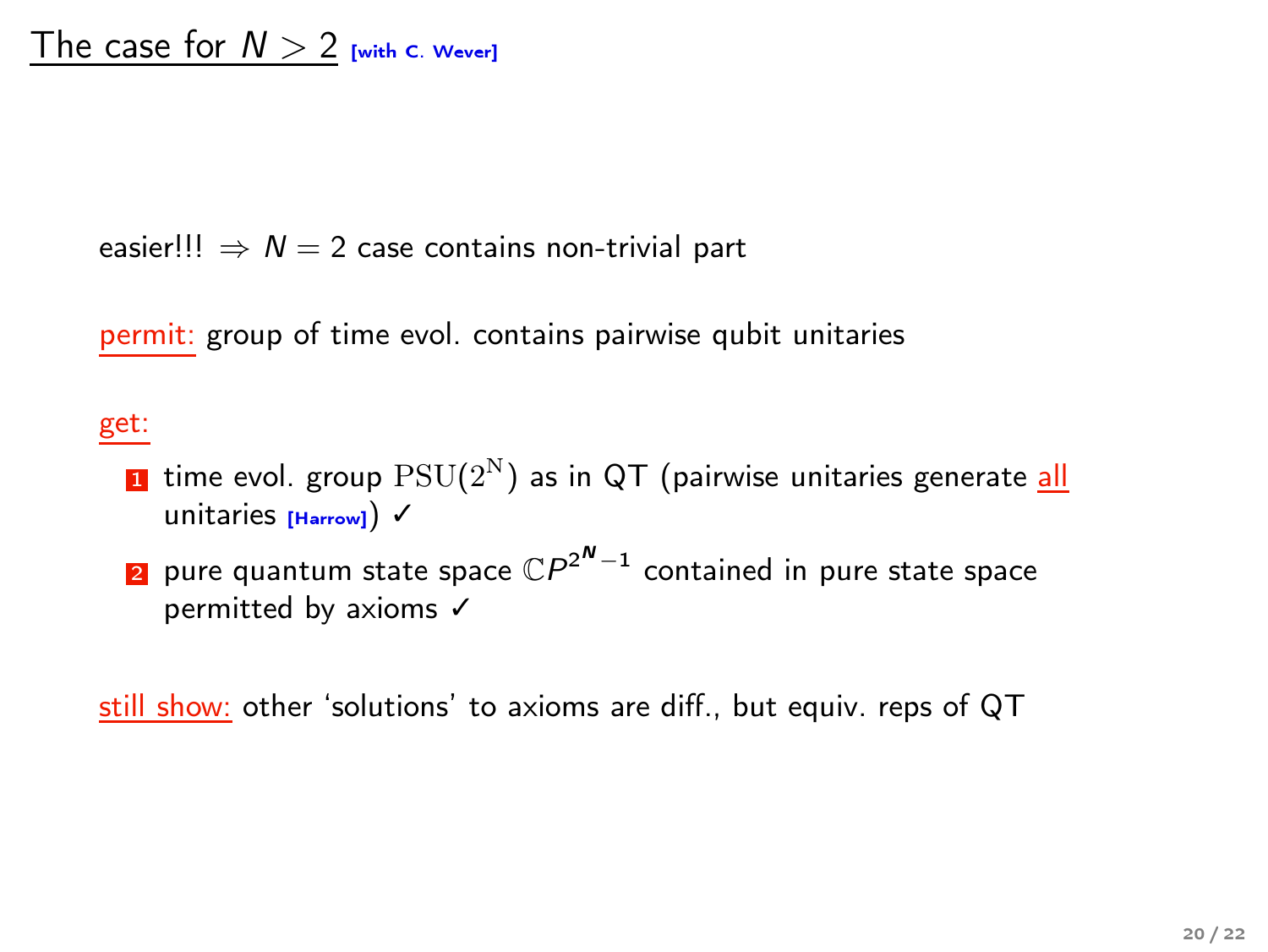#### quantum theory is a framework for information inference

quantum theory is beautiful!